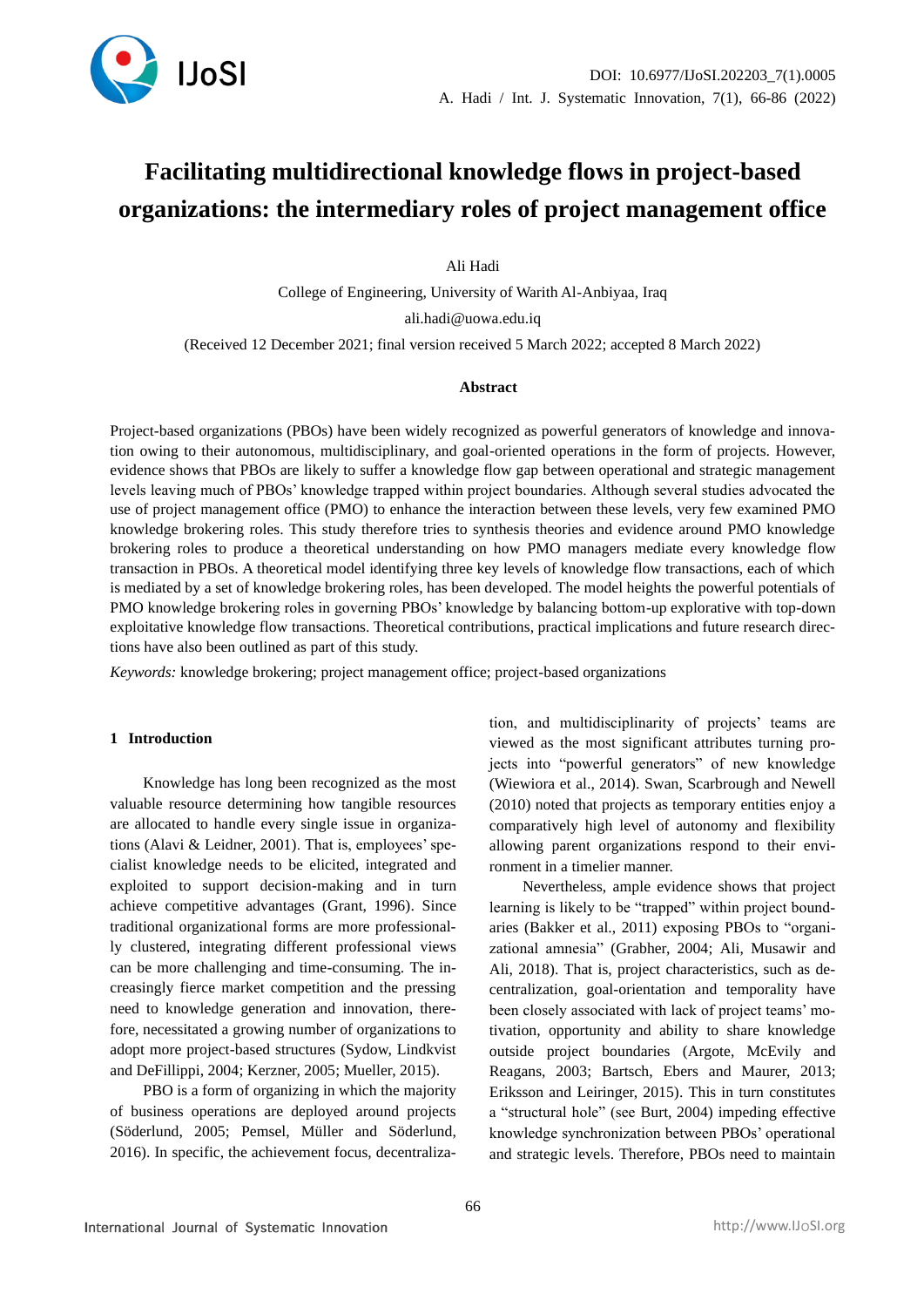

better congruence between knowledge exploration at project level and knowledge exploitation at organizational level so that projects' knowledge contributes to organizational maturity and the latter leads to better knowledge governance at project level (Brady & Davies, 2004; Eriksson & Leiringer, 2015; Pemsel et al., 2014).

One key theoretical understanding coined in literature as an overarching concept to govern the interaction between micro and macro organizational knowledge processes is knowledge governance (KG). Foss, Husted and Michailova (2010) defines KG as the process of deciding organizational structures and procedures that in turn impact micro level processes of generating, disseminating, integrating and exploiting knowledge in pursuit of corporate-wide objectives. One of the most recognized KG structures in PBOs is the PMO, which is promoted as a middle level management between project management and top management levels (Pemsel et al., 2016) and as an enabler of organizational learning (Eriksson & Leiringer, 2015). Although PMOs can differ in their functions, a knowledge intensive PMO creates a collaborative and interactive knowledge share culture with project managers facilitating the elicitation of knowledge hard to be transferred other than direct interaction (Desouza & Evaristo, 2006). Eriksson and Leiringer (2015) show that PMOs can also serve as a strategic linkage providing higher management with key knowledge generated from projects. This in turn highlights the significance of the mediating roles played by PMO managers between project managers and top management.

In general, such intermediary roles have attracted growing research in the context of knowledge management literature. Most of these studies base their theorization on the construct of knowledge brokering. Hargadon (1998) defines knowledge brokers as the mediators, between otherwise isolated groups, benefit from their in-between position to elicit, synthesize and mobilize knowledge across the boundaries. For example, the brokering roles R&D firms' researchers to facilitate collaboration between research producers and users (Gagnon, 2011), the mediating roles of principal investigators between universities and industries to achieve commercialization goals (Kidwell, 2013), and the intermediary roles of hybrid middle level managers between different organizational levels in healthcare sector (Burgess and Currie, 2013; Currie, Burgess and Hayton, 2015).

However, only few studies focused on the knowledge brokering roles of PMOs in the context of PBOs. For example, Julian (2008) found that PMO managers not only promote inter-project exploitative learning by reusing previous projects' lessons, but also explorative learning by adopting training and mentoring endeavors. Relatedly, Pemsel and Wiewiora (2013) found that PMOs still need more capabilities to meet project managers' attitudes to share knowledge. Although these studies tried to explain how PMO managers broker particular type of knowledge flow (i.e. interproject, project-to-organization), they do not offer a holistic explanation to the determinants of potential brokering roles of PMO managers between different PBO levels. Therefore, this study tries to produce an original conceptual understanding on how PMO managers broker knowledge flow transactions within and between the three PBO levels (i.e. projects, PMO and top management). This study in part responds to Zhao, Zuo and Deng's (2015, p. 13) calls "to build consensus-based systems and shared mechanisms" to promote the governance of learning in PBOs.

The remainder of this study is organized as follows. First, we review relevant literature to introduce in-depth understanding on what turns knowledge flow in PBOs into a challenge, the practices and processes used to manage knowledge, how knowledge governance can be performed through the PMO, and PMO functions and competences needed in brokering knowledge flow at different PBO levels. Next, a comprehensive theoretical framework is synthesized to cover three distinct types of knowledge flow transactions mediated by PMO managers, namely, bottom-up, horizontal, and top-down knowledge brokering transactions. Finally, the paper is concluded with a discussion to the contributions and implications of the theoretical framework along with potential directions for future research.

## **2 Literature Review**

This section reviews the state-of-the-art literature on knowledge management in PBOs in order to base our arguments on a firm theoretical basis. Firstly, reasons behind flawed knowledge flow in PBOs is synthesized before reviewing and categorizing most prevalent knowledge management practices and processes suggested in literature. Next, knowledge governance, as an overarching methodology to govern knowledge in PBOs through PMOs, is discussed. Finally, PMO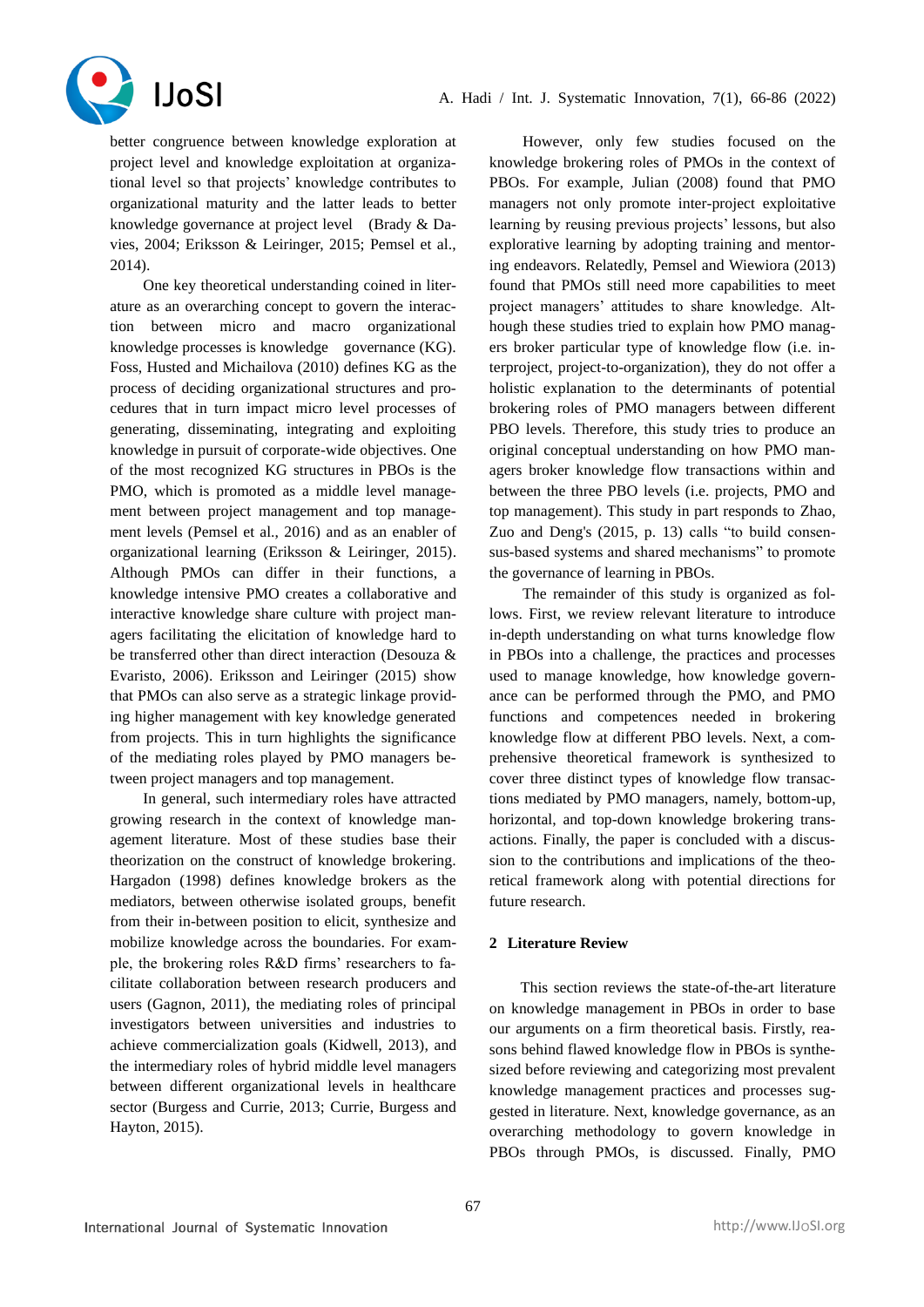

knowledge brokering roles are discussed, and the theoretical gap is underlined.

### **2.1 Problematic Knowledge Flow in PBOs**

Evidence on learning in PBOs is highly ambivalent (Swan et al., 2010). While there is ample evidence supporting the significant potentials of projects in producing new knowledge, equal evidence shows that projects' knowledge is likely to be "trapped" within project boundaries, however (Bakker et al., 2011). That is, knowledge flow from and between projects is found to be particularly problematic exposing PBOs to "organizational amnesia" (Grabher, 2004), where firms fall into reinventing the wheel syndrome repeating past mistakes (Pemsel & Wiewiora, 2013; Swan et al., 2010).

Extant literature attributes problematic knowledge flow in PBOs to the unique characteristics of projects as temporary organizations. That is, project characteristics are found to undermine project teams' motivation, opportunity and ability to share knowledge outside project boundaries (Argote, McEvily and Reagans, 2003; Bartsch, Ebers and Maurer, 2013). For example, the unique experience of projects has been associated with projects teams' lack of ability and motivation to identify perceived benefits to the applicability of learning outside the project (Bartsch et al., 2013). Similarly, time pressure in projects is also linked to project teams' lack of opportunity to establish social ties, with colleagues in other parts of the PBO, necessary for effective knowledge flow (Eriksson & Leiringer, 2015). Furthermore, project teams are also found to be less motivated to share knowledge owing to the absence of formal structures and incentives stemming from the transient nature of projects (Bartsch et al., 2013).

Goal-orientation is another key projects' attribute found to limit project workers' tendency to share knowledge outside project boundaries. That is, project personnel are found to be more obsessed with the delivery of work packages (Pemsel & Wiewiora, 2013) within the usually predefined projects' constraints of time, cost and quality. The extreme focus on delivery may therefore explain the so-called common practice of conducting lessons learned sessions at the end of projects (see OGC, 2017) when projects teams are not only exhausted but also face potential termination. Evidence supports the lack of value of conducting lessons learned at the end of projects as captured lessons are found to be less valuable and most of reported was

about achievement rather than its underlying success elements (Newell et al., 2006).

One quite relevant challenge to cross-project learning is the potential competition over scarce resources between ongoing projects (Hansen et al., 2005). This especially the case when projects overlap in the use of tangle and intangible resources. Project teams therefore are less likely to cooperate unless parent organizations put in place effective mediating practices to bridge interproject knowledge share gap, such as knowledge governance (see Eriksson and Leiringer, 2015) and knowledge brokering (see Pemsel and Wiewiora, 2013).

In short, project attributes are two-sided. Multidisciplinarity, autonomy and achievement-orientation are key to effective intra-project knowledge generation and innovation helping parent organizations to respond to their environments in a timely manner. However, unique experience, time-bound and achievement focus have been identified as the major reasons for project personnel's lack of motivation, opportunity and ability to share knowledge outside project boundaries. Therefore, PBOs need to ensure that projects' learning is actually accumulated at organization level and that learning is thoroughly exploited both in strategy development and in the implementation of current and future projects.

## **2.2 Knowledge Management Practices and Processes in PBOs**

In response to the substantial difficulties facing PBOs to elicit and leverage projects' knowledge, several contributions seen in literature suggesting a variety of remedies. These remedies can be positioned along a continuum ranging from systematic top-down formal practices to relational bottom-up informal processes mainly to stimulate knowledge flow from and between projects (see Figure 1). In essence, these studies build on two distinct schools of thought. On the one hand, studies treating knowledge as a more tangible commodity that can be captured, stored and retrieved apart from its context (see Hartmann and Dorée, 2015). In other words, a view tends to confuse the construct of "knowledge" with that of "information". On the other hand, research recognizing the highly tacit nature of knowledge as embedded understanding within the social and cultural contexts of projects (see Wiewiora *et al.*, 2014). That is, a perspective considering that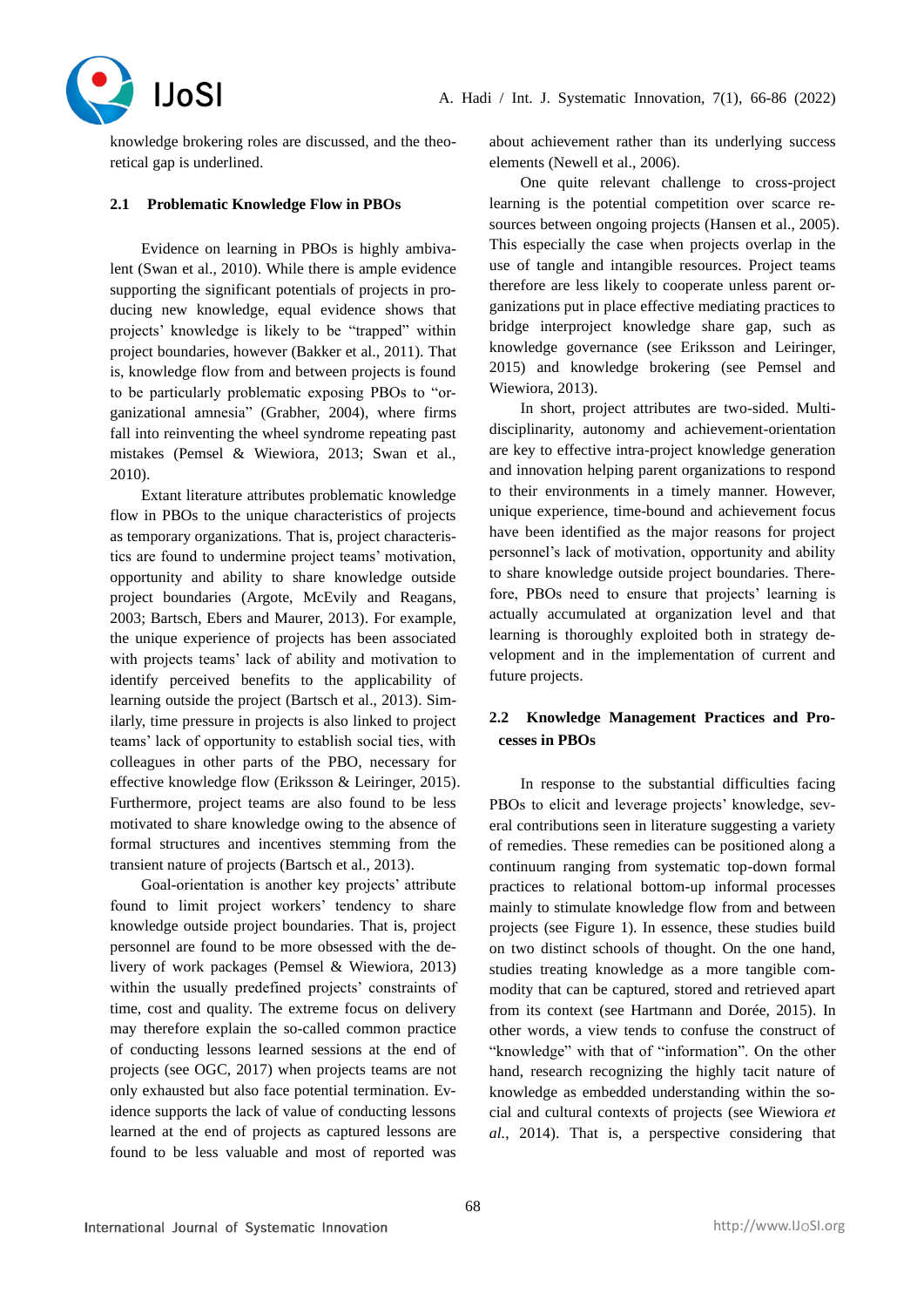



knowledge cannot be separated from the context in which it is generated, shared, and utilized.



Fig. 1 Continuum of Knowledge Management Techniques

In terms of the more systematic top-down formal knowledge management practices, such as lessons learned exercise (Shokri-Ghasabeh & Chileshe, 2014), use of intranet software (Kivrak et al., 2008), and project success analysis (Todorović et al., 2015), several studies seen in literature advocating their use. Particularly, the most acknowledged technique both in practical and academia is lessons learned exercise, which is also known as "post-mortem" documentation (Julian, 2008). Lessons learned practice, which involves recapping and codifying significant project teams' experiences crucial to improve the performance of subsequent projects, is usually held at the end of projects as part of post-project reviews (see OGC, 2017). Once implemented, documented lessons are stored in firm repositories for future retrieval usually with the aid of IT infrastructure (Newell et al., 2006).

Despite the fact that the vast majority of contemporary PBOs have lessons learned policies in place, evidence shows that only few PBOs actually perform them (Keegan & Turner, 2001). Even when they are implemented, the value of gathered lessons and the transparency to what happens to them afterwards is questioned (Carrillo et al., 2013). Julian (2008) points out to the detrimental consequences of the phenomenon of "red light learning" over organizational learning where lessons learned practice is formally enforced to the extent that project personnel perceive them as punitive. Similarly, Shokri-Ghasabeh and Chileshe (2014) in a survey to construction firms in Australia, found that the most significant barriers to lessons learned practice is the lack of project teams' time, resources and clear guidelines for proper implementation.

Accordingly, the mechanistic nature of lessons learned as a formally enforced practice is found to leave less consideration to project teams social and

relational context in which knowledge is basically generated, applied, and shared. This argument is supported by a range of contributions seen in literature. For example, Goffin and Koners (2011) conducted five case studies at leading German firms to uncover how NPD project personnel perceive lessons learned practice. The authors found that project teams were convinced that lesson leaned are highly depended on the context in which it is created, applied and shared and therefore less likely to be transferred "other than by direct interaction" (p. 314). Likewise, Duffield and Whitty (2014) found that lessons learned practice is less likely to succeed unless it aligns people aspects, such as culture and social ties, with system aspects, such as IT and policies.

On the other side of the continuum, the more relational bottom-up informal knowledge management processes come into existence (see Figure 1). Several scholarly investigations seen in literature scrutinizing the impact of such people-oriented processes over knowledge management and organizational learning in PBOs. In that respect, organizational culture may be considered as the most investigated process to its potential impact on how learning is framed at PBOs. In a study to a number of PBOs in Finland, Ajmal and Helo (2010) found that cultural manifestations in PBOs were crucial in defining the way in which knowledge is managed. Relatedly, Mueller (2014) identifies a range of tangible and intangible cultural artifacts as the most crucial to efficient cross-project knowledge flow.

Other studies focused on how interproject and project-organization cultural difference can be a major concern to the viable accumulation and exploitation of projects' knowledge. That is, Swan, Scarbrough and Newell (2010) show that project knowledge is less likely to be translated into institutionalized resource unless projects are deeply embedded within their organizational setting. Likewise, Hartmann and Dorée (2015) posit that cross-project learning is unlikely to occur unless it is rooted through the historical, cultural and organizational contexts of PBOs. The authors noted that "if projects are perceived as sender/receiver islands, then lessons learned remain messages in bottles—freely afloat on the ocean of knowledge, arriving at new shores by chance" (p. 10). Similarly, Wei and Miraglia (2017) argue that the alignment between projects and parent firms' organizational culture is of crucial importance to knowledge share behavior at project team level.

Other body of literature tried to identify the ideal cultural attributes for effective cross-project knowledge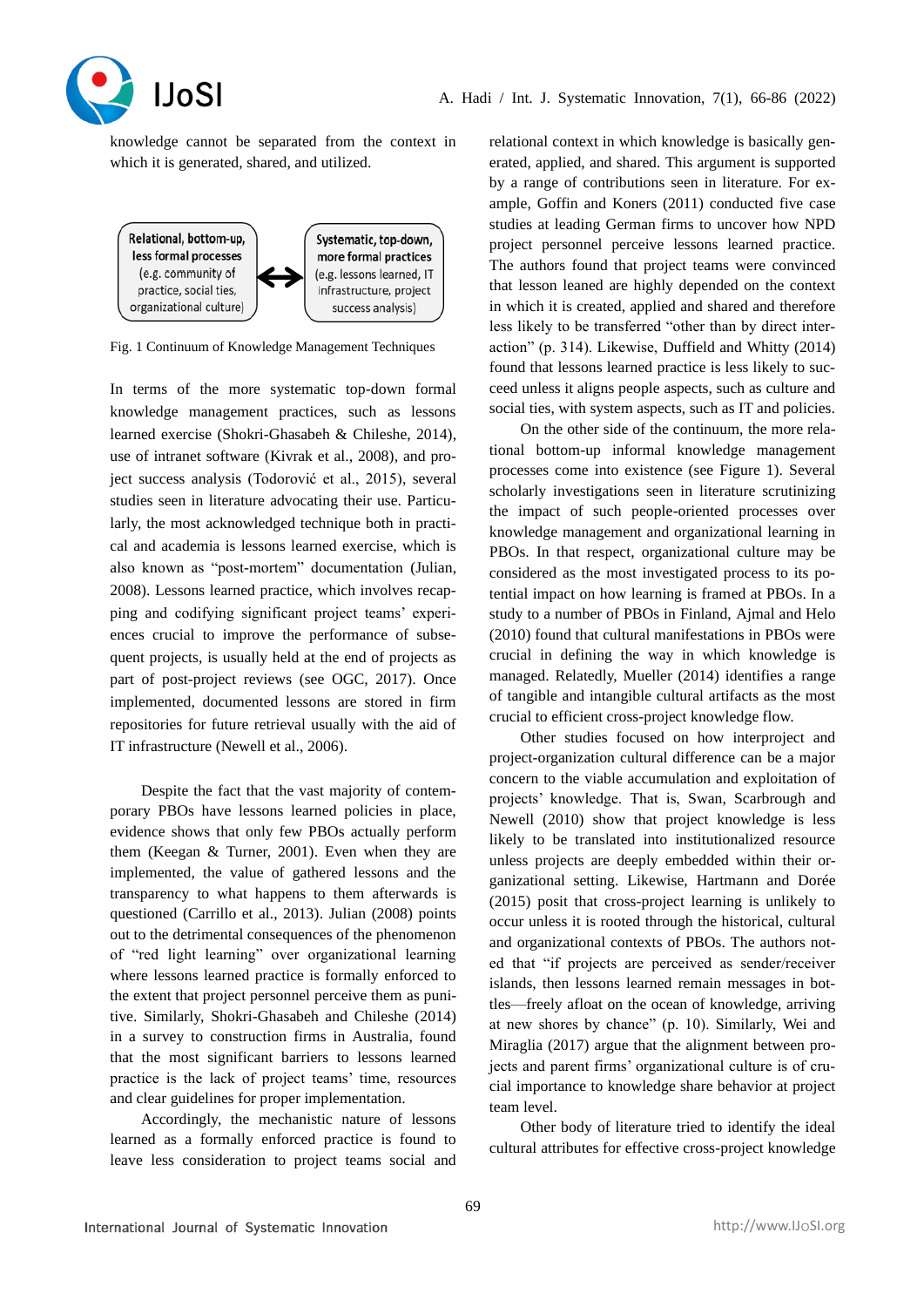

share. That is, Wiewiora *et al.* (2013) found that cultures characterized by evident collaboration and cooperation artifacts were more ready to share project lessons and even those unsuccessful. In a later study, Wiewiora *et al.* (2014) noted that collaborative and interactive working environment is more likely to stimulate trust, which is a crucial determinant to effective implementation of knowledge share practices. Therefore, the multifaceted nature of organizational culture received special academic focus to its potent impact over collective learning at PBOs.

Beside organizational culture, several contributions adopted more relational people-centered processes to explain how learning in project-based setting can be promoted. That is, Bartsch, Ebers and Maurer (2013) in a large scale study surveyed 218 projects in Germany found that social capital was a crucial factor in increasing project teams' motivation, opportunity and ability to share knowledge at different PBOs' levels. Other studies investigated how PBOs can learn through communities of practice (Ruuska & Vartiainen, 2005), coordination behavior (Wen & Qiang, 2016), co-creation practices (Eriksson & Leiringer, 2015), and effective communication (Yap et al., 2017).

Another body of literature argued in favor of balancing the management of both relational and systematic knowledge management practices and processes in pursuit of optimal outcomes. That is, Anand, Ward and Tatikonda (2010) conclude that both technical and social knowledge creation practices are crucial to more successful process improvement projects. Similarly, Arumugam, Antony and Kumar (2013) postulate that technical support along with social antecedents are both equally important in promoting project teams' learning potentials and in turn achieving wider organizational outcomes. Likewise, Almeida and Soares (2014) posit that there is a need to corporate-wide strategies to balance knowledge codification with personalization to overcome inherent knowledge flow difficulties seen in PBOs. Moreover, Mueller (2015) in a case study including five Austrian PBOs, the author found that project personnel use a range of formal to informal techniques in order to share knowledge across project boundaries.

Accordingly, effective PBO-wide knowledge management strategy should balance between the both ends of the continuum (see Figure 1). This means that higher management not only need to enforce formal systems and policies to manage knowledge but also to promote a collaborative and interactive organizational

culture. Pemsel, Müller and Söderlund (2016) point out that corporate level knowledge management strategies should maintain effective orchestration with organizational learning processes at operational level. Thus, in order to ensure better levels of knowledge flow at PBOs, knowledge management should be seen as an ongoing process. This process needs to present feedforward from prevailing project knowledge culture and social ties to help decision makers with providing feedback in the form of updated knowledge management strategies and so forth. In so doing, the need to overarching models and theorizations to govern knowledge flow transactions is emphasized.

## **2.3 KG through PMOs**

Literature on holistic strategies to govern knowledge processes in organizations is still emerging. In particular, KG as one of the most recognized constructs used for this purpose, is defined by Foss, Husted and Michailova (2010) as "choosing organizational structures and mechanisms that can influence the process of using, sharing, integrating, and creating knowledge in preferred directions and toward preferred levels" (p. 456). In the context of PBOs, it is the work of Pemsel *et al.* (2014) that defines KG as "a strategic combination of knowledge processes and their enabling formal and informal mechanisms that allows moving the organization to set knowledge-based goals" (p. 9). KG therefore tries to adopt top-down formal knowledge management efforts to influence the learning behavior of project personnel. How the personnel react then provides bottom-up response to higher management embodied in the achievement of knowledge-based goals.

Pemsel, Müller and Söderlund (2016), in a large-scale study surveyed 20 project-based firms, categorize KG strategies into six distinct groups through analyzing KG characteristics at four organizational levels, namely, firm, top management, middle management and project management level. The authors then posit that effective KG strategies are highly dependent on how KG choices are made at different PBOs' levels. Later study by Pemsel, Söderlund and Wiewiora (2018) conclude that both "managements' and employees' level of readiness for learning" determine the extent to which organizational capability is developed. This study identities four distinct configurations to KG at PBOs ranging from highly interactive to highly formalistic. The ideal configuration, the authors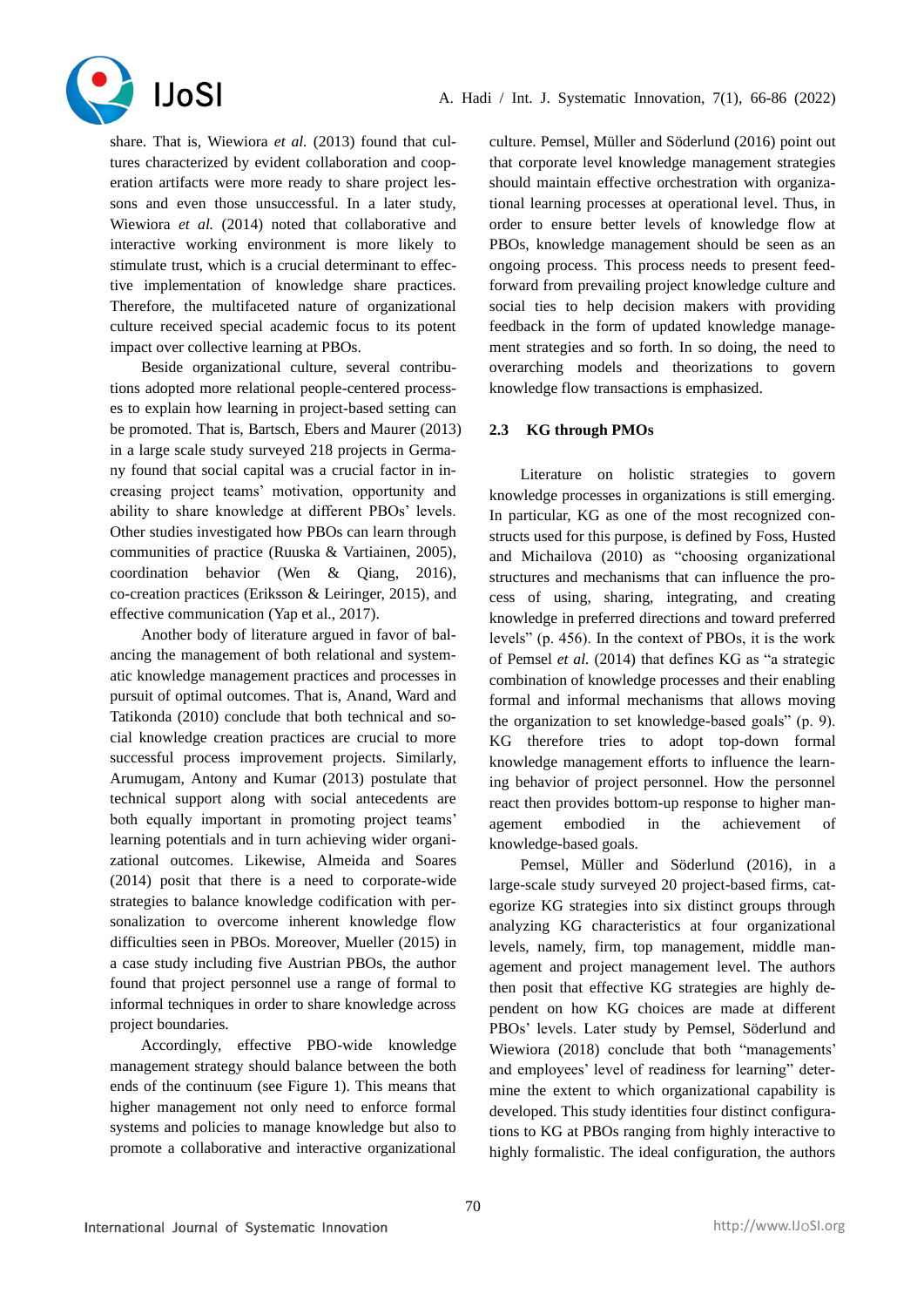

argue, is that balances the use of both formal and informal KG mechanisms in pursuit of PBO-wide outcomes.

However, the fact that PBOs usually function at two different levels of operation, namely, project and organization (Hobday, 2000) has attracted several studies stressing the dire need to maintain effective orchestration between these two levels. This is mainly to ensure that projects' learning is actually contributing to the aggregation of knowledge at firm level, in the one hand, and that knowledge is conducive to the continuous improvement of projects' performance (Brady & Davies, 2004). Several studies seen in literature stressing not only the crucial importance of enhancing project-to-organizations knowledge flow (e.g. Swan, Scarbrough and Newell, 2010) but also but also cross-project ones (e.g. Zhao, Zuo and Deng, 2015). From this point of departure, the key roles of PMOs as middle level management in KG are underscored.

The Project Management Institute defines the PMO as "an organizational structure that standardizes the project-related governance processes and facilitates the sharing of resources, methodologies, tools, and techniques" (PMI, 2017, p. 48). In particular, PMO is a strategy developed to eliminate issues related to project planning, communication and lessons learned practice through acting as central organizational body for knowledge integration and as a repository of good practices (Desouza & Evaristo, 2006). Portfolio management office, program management office, project management center of excellence, and directorate of project management are all referring to the umbrella term of PMO (Julian, 2008).

Eriksson and Leiringer (2015) in a conceptual study investigate the extent to which PMO functions can serve as KG mechanisms. The study concludes that four out of seven recognized PMO functions are learning-oriented and can act as KG mechanisms facilitating both explorative and exploitative project learning; namely, the establishment and maintenance of lessons learned repository, development and maintenance of project management standards, training and mentoring, and strategic management. The authors therefore emphasize that PMOs are best positioned to enhance the process of reusing knowledge through introducing continuous development to project management methodologies, relevant training and consulting services, and strategic connections to project knowledge at corporate level. As such, PMOs are more capable of taking a central role in governing knowledge at PBOs.

However, PMOs can differ in their characteristics that in turn impact their capacity to govern knowledge both positively and negatively. Desouza and Evaristo (2006) in a study to the PMO division of 32 IT firms classify PMOs into four archetypes based on their capacity to manage knowledge. These archetypes categorized PMOs from wholly administrative to highly knowledge intensive, namely, the supporter, the information manager, the knowledge manager, and the coach. While the supporter roles are mainly focused on projects' reporting, the information manager provides a source of information for both project evaluation and reporting. Both of these types have almost no authority to influence projects and project success are usually related to functional departments. By contrast, the knowledge manager and the coach maintain a rich repository of best practices providing project teams with necessary mentoring and training needed to contextualize knowledge. Whereas the knowledge manager PMO has less enforcement authority to the knowledge it preserves, the coach archetype is on contrary. That is, the coach PMO acts as an enforcer of best practices and as a center of excellence to ensure continuous project improvement.

Hence, PMO as a key organizational apparatus to govern knowledge requires more detailed synthesis on the specific mix of mechanisms used to achieve better governance of PBOs' knowledge. These mechanisms need to interact in a way that promotes and motivates learning endeavors at different organizational levels (Eriksson et al., 2017). In this paper, we focus on PMO knowledge brokering behavior as an umbrella concept to other key KG mechanisms used to accomplish particular knowledge-based objectives.

## **2.4 Knowledge Brokering and PMOs**

Knowledge brokering was originally coined in literature by Hargadon (1998) who defines knowledge brokers as the intermediaries, between otherwise isolated bodies of knowledge, benefiting from their in-betweenness state to elicit, integrate and mobilize knowledge across the boundaries. Research identifies three key functions to knowledge brokering: knowledge management, linkage and exchange, and capacity building (Chew et al., 2013; Ward et al., 2009). Knowledge management involves the elicitation, integration and mobilization of specialist knowledge to support decision making. Linkage and exchange denote the process of coordinating knowledge exchange be-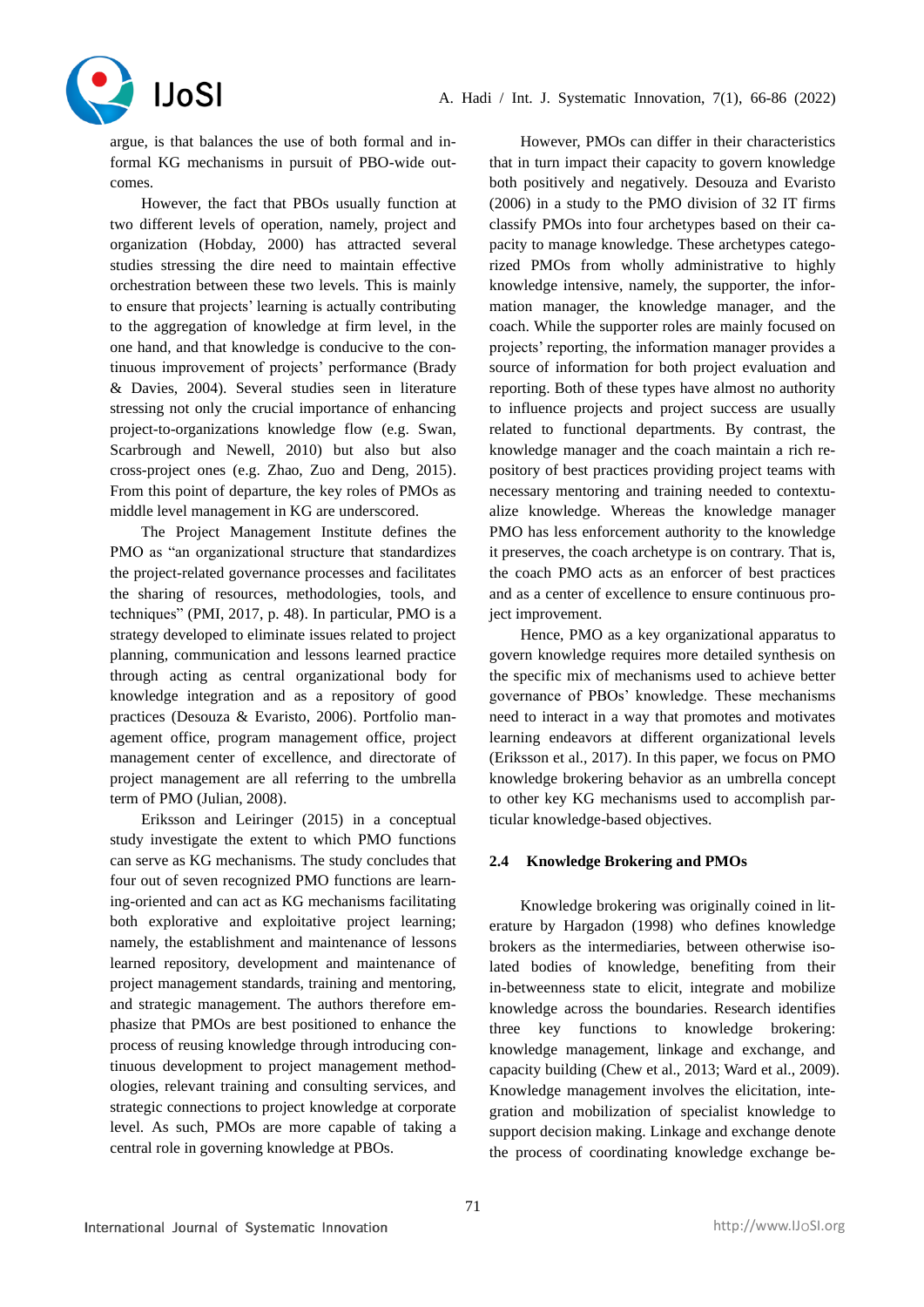

tween various bodies of knowledge especially the transactions between knowledge producers and users. Finally, capacity building involves developing the experience and expertise of the personnel through empowering them with proven knowledge and know-how. Table 1 depicts these functions along with the means needed to perform each of these functions effectively:

formation Centre staff between their company and tourists (Wong & McKercher, 2011), patient safety workers in healthcare industry (Waring et al., 2013), hybrid middle level healthcare managers at different organizational levels (Burgess and Currie, 2013; Currie, Burgess and Hayton, 2015), principal investigators between universities and industry (Kidwell, 2013), and

*Table 3 Key Skills Necessary for Effective Knowledge Brokering (adapted from Kislov, Wilson and Boaden, 2017)* **Knowledge Management Skills Linkage and Exchange Skills Capacity Building** • Searching and retrieving evidence • Appraising evidence Synthesizing evidence IT skills • Tailoring resources to local needs • Mediation skills • Negotiation skills Networking skills • Interpersonal skills Stakeholder influencing skills • Teaching skills • Mentoring skills • Facilitation skills • Change management skills • Improvement skills

**Table 4** Key Skills Necessary for Effective Knowledge Brokering (adapted from Kislov, Wilson and Boaden, 2017)

The literature defines two key bridging strategies knowledge brokers use to mediate the relationship between brokered parties depending on the extent to which the relationship is perceived as competitive or cooperative (see Chiambaretto, Massé and Mirc, 2019). First, *tertius gaudens*, which means the third party who fills the gaps between mediated bodies (see Burt, 2004), is more appropriate when the relationship between brokered parties is competitive. In other words, knowledge brokers using this strategy is less likely to have their brokered parties in direct interactions. Second, *tertius iungens*, which denotes the third party who bridges the gaps, is more likely to be used when the relationship between the mediated parties is perceived as cooperative (see Obstfeld, 2005; Obstfeld, Borgatti and Davis, 2014). That is, knowledge brokers using this strategy facilitates the interaction and coordination between the mediated parties.

Building on the construct knowledge brokering, several studies seen in knowledge management literature trying to explain how the process of knowledge flow from, into and within organizational levels can be mediated. The vast majority of these studies were conducted in or based on generic non project-based organizational structure. For example, the brokering roles of IT professionals between different business units (Pawlowski & Robey, 2004), R&D firms' researchers between research producers and users (Gagnon, 2011; Tortoriello, Reagans and McEvily, 2011), Tourists' Insales workers in NPD businesses (van den Berg et al., 2014). Other studies focused on knowledge brokers as they are in independent positions. For example, knowledge brokers in healthcare industry (Chew et al., 2013; Kislov et al., 2017), comics publishing business (Boari & Riboldazzi, 2014), environmental R&D firms (Quintane & Carnabuci, 2016), and between competitive business units in video game company (Chiambaretto et al., 2019).

In comparison, only few studies focused on knowledge brokering in PBO context. Most of these contributions considered knowledge brokering roles as part of PMOs' functions as middle level management between the operational level represented by the projects and the strategic level represented by top level management (see Hobday, 2000). For example, Julian (2008) in a qualitative study interviewed 20 PMO managers to investigate their mediating roles in promoting cross project learning. The author found that PMO leaders not only broker knowledge retrospectively in the form of reporting and lessons learned practices but also prospectively in the form of mentoring, training, and developing standards and methodologies. Relatedly, Pemsel and Wiewiora (2013) in a multiple case study research interviewed 64 project managers from seven different PBOs. The study found that PMOs as knowledge brokers still require more capabilities to meet project managers' knowledge share attitudes. Therefore, there is an evident practical mismatch between PMOs knowledge brokering efforts and pro-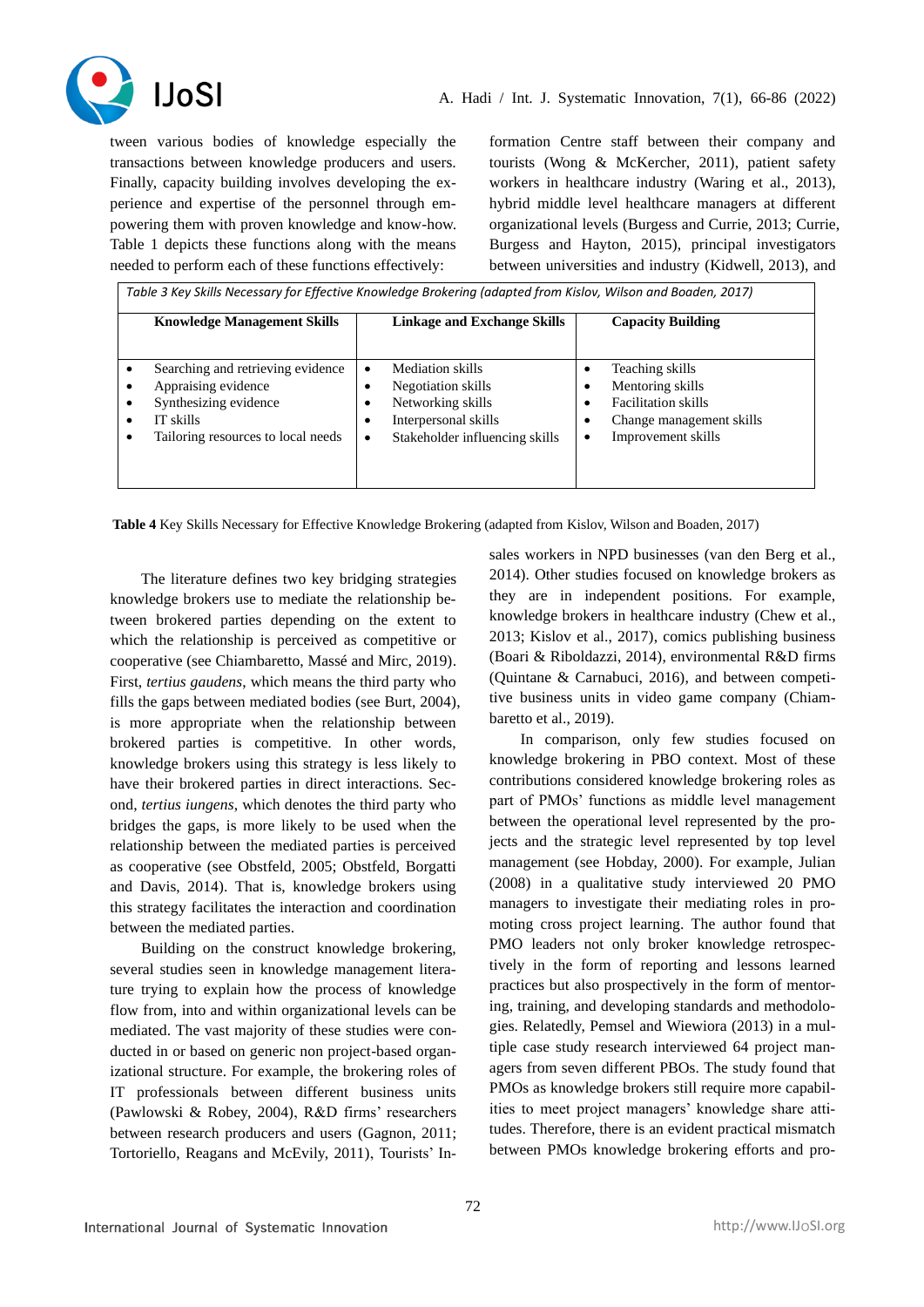

ject managers' knowledge sharing behavior calling for more interactive theoretical explanations.

What is lacking, therefore, is a detailed theoretical understanding on how PMOs' managers need to broker different management levels within PBOs for more effective knowledge-laden goals accomplishment. Chiambaretto, Massé and Mirc (2019) argue that we not only need to understand the behavior of those in brokering roles, but also how the brokering transactions are performed more concretely. Indeed, extant literature on PMO knowledge brokering roles offers only scant explanation and this conceptual study therefore is taking the opportunity to integrate evidence from other disciplines, such as healthcare and R&D studies, to provide more in-depth synthesis on how knowledge flow transactions at different PBO levels can be brokered by PMO managers.

# **3 Theoretical Framework: PMOs' Knowledge Brokering Roles and Knowledge Flow Transactions**

PMO as a middle level management between operational level, represented by projects, and strategic level, represented by top level management, has been widely recognized as an intermediary entity facilitating knowledge flow transactions at different PBOs' levels (Julian, 2008; Pemsel & Wiewiora, 2013). Apart from its crucial role in developing and maintaining proven techniques and methodologies, PMO can actively contribute to strategy development process and constantly provide projects' personnel with required training and mentoring (Eriksson & Leiringer, 2015). Therefore, in-depth synthesis to the potential PMO knowledge brokering roles, in mediating knowledge flow transactions at different PBO level, is needed. Building on Gould and Fernandez's (1989) brokerage typology and its extension by Shi, Markoczy and Dess (2009), PMO managers mediate knowledge flow at PBOs using three key types of brokering transaction:

# **3.1 Bottom-up Knowledge Brokering Transactions**

This includes three types of transactions (see figure 2). First, project level to PMO level then to top management level knowledge flow. Since PMO managers mediate this transaction between two independent bodies of knowledge, liaison is the term used to describe PMO managers performing this role (see Gould and Fernandez, 1989). Second, project level to PMO level transaction where PMO managers broker knowledge flow between projects as an outsider and their PMO team as an insider. This type of brokering is usually termed as gatekeeping (see Gould and Fernandez, 1989). Finally, the transaction originating from PMO level to top management level. In this transaction PMO managers benefit from their in-group colleagues before brokering knowledge up to top management level. This type of brokers is widely known as representatives (see Gould and Fernandez, 1989). Each of these three brokering roles to be discussed with more in-depth synthesis as follow:

## **3.1.1 Bottom-up Liaison**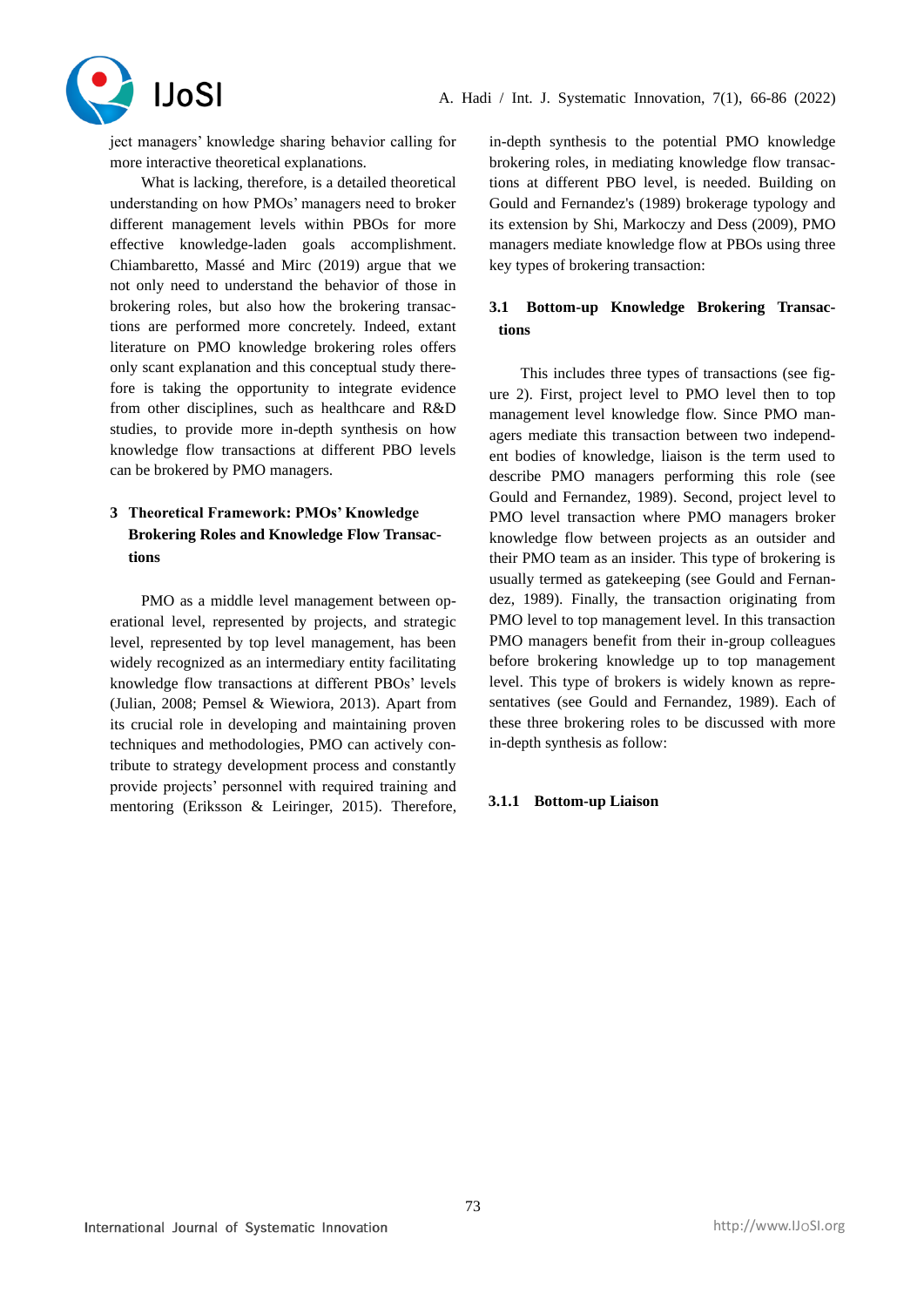

This brokering role involves PMO managers linking project managers with top managers through mediating a bottom-up knowledge flow process. Such PMO managers therefore try to elicit, validate and integrate projects' knowledge motivated by the goal of championing strategic alternatives to top managers (see Hobbs

obsessed with the realization of projects' goals, and PMO managers, who have more program/portfolio level objectives, is more likely to be alleviated.

Similarly, interpersonal and networking skills are also crucial in promoting top managers confidence in the strategies proposed by PMO managers acting this



**Fig. 2** Graphical Representations to Bottom-up Knowledge Brokering Transactions (Note: Top manager is abbreviated as TM)

and Aubry, 2007; Shi, Markoczy and Dess, 2009). This brokering archetype is especially relevant to the process of prospective learning since project level knowledge is mobilized as a feedforward up to decision-making level (Julian, 2008).

However, knowledge flow from projects has long been found to be problematic (Swan et al., 2010; Zhao et al., 2015). That is, project managers are less likely to share knowledge in effective manner unless PMO managers adopt more relational boundary encounters, such as informal meetings, coffee breaks, and interactive communications to elicit projects' knowledge (Pemsel & Wiewiora, 2013; Star & Griesemer, 1989). This requires PMO managers to have significant linkage and exchange capabilities in terms of interpersonal and networking skills (see table 1). Therefore, should PMO managers be successful in their knowledge brokering role, they need to "create collaborative communities for project managers to share knowledge and learning that may be difficult to capture and document through conventional mechanisms" (Desouza and Evaristo, 2006, p. 422). In so doing, the visionary mismatch between project managers, who are more

role (see Shi, Markoczy and Dess, 2009). In addition, such PMO managers should own a particular set of knowledge management skills necessary to the success of championing strategic alternatives before higher management bodies. In specific, knowledge evaluation, integration and articulation skills are needed to tailor gathered projects' knowledge to the needs of top managers (see table 1). Moreover, since liaison role involves mediating two different bodies of knowledge, the experience of such in-betweenness has been associated with role ambiguity and role conflict (Stamper & Johlke, 2003) where knowledge brokers can be lost in the "in-between world" (Kislov et al., 2017, p. 4). Accordingly, there is a crucial need to specific type of skills, Borg and Söderlund (2015) term as "liminality competence", in the face of the role tensions experienced during such in-between operations.

In terms of the bridging strategy, since project managers are not structurally equivalent to PMO managers, bottom-up liaisons are expected to follow *tertius iungens* strategy (see Obstfeld, Borgatti and Davis, 2014). In this strategy PMO managers tend to allow direct interactions between project managers and top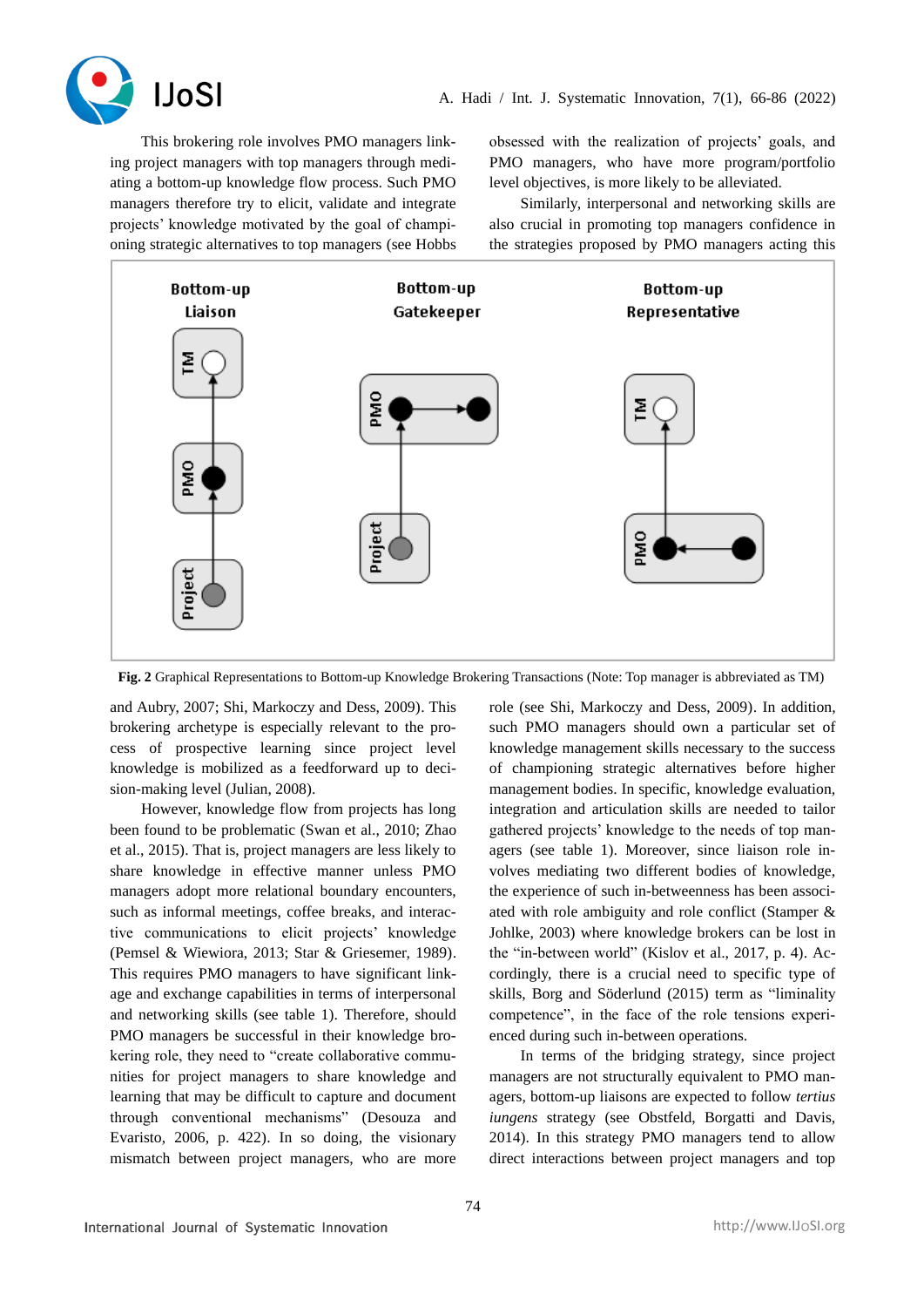

managers when required. This strategy is especially important to motivate lower level managers to share knowledge by allowing them participate in the process of championing initiatives to higher management level (Westley, 1990; Shi, Markoczy and Dess, 2009).

## **3.1.2 Bottom-up Gatekeeper**

This brokering role denotes the bottom-up knowledge flow transaction manipulated by focal PMO managers between project managers and PMO team. That is, this role involves synthesizing projects' knowledge before filtering out the most promising aspects to peer PMO managers for feedback (see Gould and Fernandez, 1989; Shi, Markoczy and Dess, 2009). As such, bottom-up gatekeeper plays a key role in building PMO knowledge base crucial to develop strategic alternatives to higher management and provide continuous support to projects. Therefore, this brokering archetype is more involved in the process of prospective learning by promoting knowledge integration and accumulation for future need (Julian, 2008).

Since project managers are more "passionate" about their projects (Pemsel and Wiewiora, 2013), focal PMO managers need to use more coincident boundary objects in their operations with project managers, such as informal meetings and interactive communications (Pemsel & Wiewiora, 2013; Star & Griesemer, 1989). This is to ensure better knowledge elicitation by meeting project managers knowledge sharing behavior. Focal PMO managers therefore need to develop their linkage and exchange skills especially in networking and interpersonal influence (see table 1). In addition, PMO managers should also be competent in their knowledge management function in order to ensure better quality manipulation to the knowledge coming in from projects. In particular, in terms of developing their knowledge evaluation, integration and tailoring skills (see table 1). However, this brokering role does not need to have significant liminality competence since it is partially dealing with outsiders (see Borg and Söderlund, 2015). In other words, between their peer group in PMO and project managers as outsiders.

Bottom-up gatekeepers are expected to follow *tertius gaudens* as a bridging strategy since their major function is to control the quality and quantity of knowledge inflow to PMO group (see Shi, Markoczy and Dess, 2009). That is, such PMO managers act as a

shield filtering out promising knowledge to the process of championing initiatives. Therefore, they are less likely to allow peer PMO managers to take over this privilege.

### **3.1.3 Bottom-up Representative**

This role involves the bottom-up knowledge flow transaction originated from the PMO up to top management level and mediated by a focal PMO manager. That is, PMO team works to validate, integrate and communicate strategies to a focal PMO manager who represents the group interests in the process of championing strategic alternatives. The major objective of bottom-up representative is to build a powerful communication platform not only to champion initiatives but also to keep top management informed (see Shi, Markoczy and Dess, 2009). Since this role is generally involved with suggesting new insights to top management, it is more oriented towards prospective than retrospective learning, trying to generate new standards for future use (see Julian, 2008).

PMO managers, as any middle level managers at this brokering archetype, perform two key functions of initiative championing and status reporting (see Shi, Markoczy and Dess, 2009). Each of these functions requires a different boundary technique. On the one hand, championing initiatives requires more interactive boundary techniques (e.g. informal meetings and communication) in order to promote higher management confidence in the proposed strategies. This entails focal PMO managers to have superior networking and interpersonal skills to perform their linkage and exchange function more successfully (see table 1). On the other hand, status reporting requires more systematic boundary techniques (e.g. reports writing, emails updates, and formal meetings) in order to keep higher management informed. The latter techniques require focal PMO managers to have IT and knowledge synthesis skills in order to perform their knowledge management function more effectively (see table 1). Like bottom-up gatekeepers, this brokering role does not require focal PMO managers to have significant liminality competence as they broker their group interaction with top managers as outsiders (see Borg and Söderlund, 2015).

Bottom-up representative is expected follow *tertius iungens* as a bridging strategy in order to allow top management access to the origins of initiative when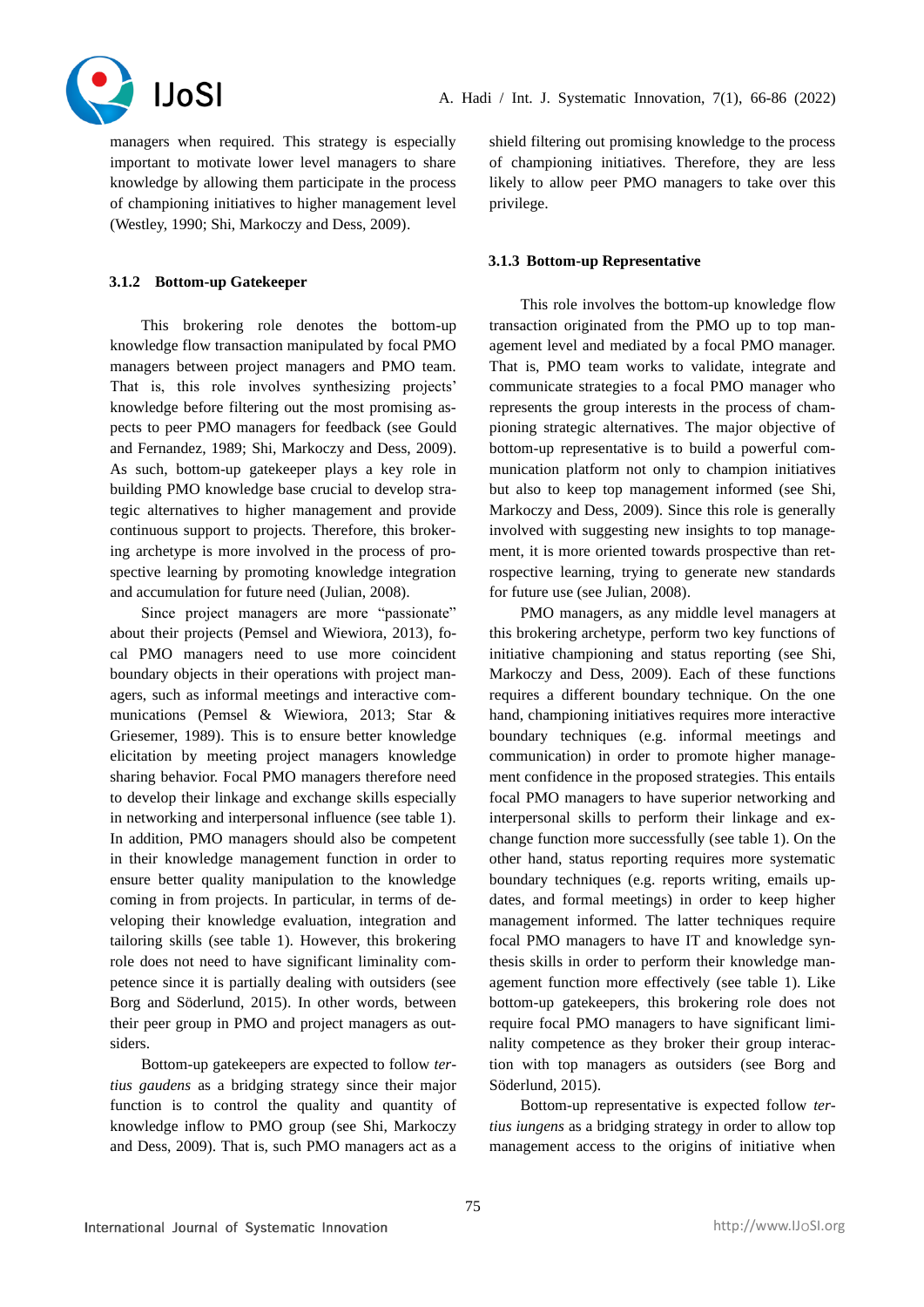

required. This is mainly to promote top management confidence in the initiatives by ensuring that they are subject to collective verification (see Shi, Markoczy and Dess, 2009). As such, bottom-up representatives are likely to close the gap between peer PMO managers and top management especially when top management requires more confidence to approve or proceed with a new strategy.

## **3.2 Horizontal Knowledge Brokering Transactions**

This includes three types of transactions (see figure 3). First, cross-project knowledge flow where PMO managers broker the transactions between two independent projects. This type of brokers is usually known as liaison (see Gould and Fernandez, 1989). Second, intra-project knowledge flow interventions where PMO managers broker particular transactions within project boundaries. Brokers mediating knowledge flow transactions between intra-group outsiders are known as cosmopolitans (see Gould and Fernandez, 1989). Finally, PMO managers mediating roles within the PMO

through facilitating horizontal cross-project knowledge flow process. PMO managers thereby seek to elicit and assess projects' knowledge with an intention of reusing it in other ongoing projects. However, sometimes PMO managers may transfer specific knowledge to other projects with a goal of verifying the viability of that knowledge before suggesting it as a strategic initiative before top managers (see Shi, Markoczy and Dess, 2009). Horizontal liaison operations involve prospective learning since fresh projects' knowledge is mobilized to be used in other ongoing projects (see Julian, 2008).

Since knowledge flow from projects is inherently problematic (see Swan, Scarbrough and Newell, 2010; Zhao, Zuo and Deng, 2015), PMO managers may require more social impact over project managers knowledge sharing attitudes. This can be achieved through boundary encounters processes, such as interactive and collaborative meetings and communications (Pemsel & Wiewiora, 2013; Star & Griesemer, 1989). Therefore, horizontal liaisons need to have more interpersonal and networking competence in their linkage and exchange operations with project managers (see



**Fig. 3** Graphical Representations to Horizontal Knowledge Brokering Transactions

per sue. This type of brokers is known as coordinators (see Gould and Fernandez, 1989). Each of these three brokering roles to be discussed with more detailed synthesis as follows:

## **3.2.1 Horizontal Liaison**

This brokering role involves PMO managers linking project managers operating at different projects table 1). In addition, moving back and forth between projects usually requires more linkage and exchange skills in terms of mediation and negotiation (see table 1).

In order to have more effective cross-project knowledge share transactions, PMO managers in this role need to develop their knowledge management skills necessary to evaluate and communicate knowledge (see table 1). In addition, operating between two independent bodies of knowledge is expected to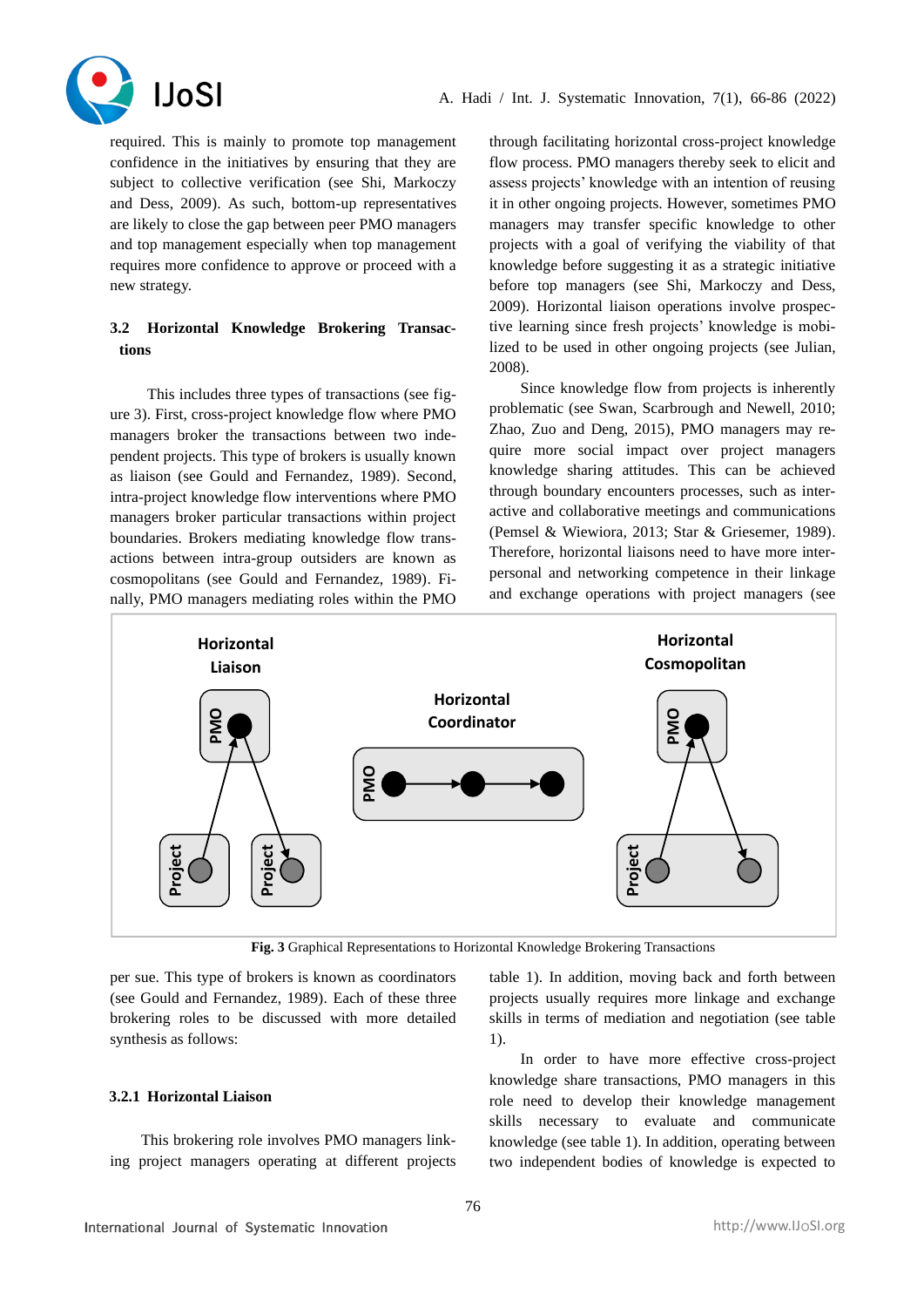

leave focal PMO managers with role ambiguity and role conflict (see Stamper and Johlke, 2003). As a result, PMO managers need to develop their liminality competence to ease such role tensions (see Borg and Söderlund, 2015).

In terms of the bridging strategy, whether horizonal liaisons adopt *tertius iungens* or *tertius gaudens*  is somewhat dependent on the extent to which the relationship between mediated projects is perceived as competitive versus cooperative (see Hansen, Mors and Løvås, 2005; Chiambaretto, Massé and Mirc, 2019). However, competition may be more likely as project managers are more concerned about the achievement of their projects' objectives (see Pemsel and Wiewiora, 2013). This in turn gives more likelihood to *tertius gaudens* as a bridging strategy.

## **3.2.2 Horizontal Cosmopolitan**

This role denotes PMO managers' interventions to facilitate intra-project knowledge flow when required. Julian (2008) holds that PMO leaders not only broker knowledge flow from and into projects, but also within the projects. This is especially the case when PMO managers, as middle level managers, monitor the implementation of a new strategy or emerging know-how (see Shi, Markoczy and Dess, 2009). This includes mediating knowledge flow between project managers and other project bodies, such as team managers and project support. Learning orientation of this brokering role can be both prospective and retrospective, as it involves monitoring the application of knowledge extracted from previous experience as well as monitoring the emergence of new knowledge (see Julian, 2008).

The operations of this brokering archetype require more interactive boundary techniques in order to closely monitor the implementation of a new strategy (see Star and Griesemer, 1989; Pemsel and Wiewiora, 2013). As a result, focal PMO managers need to develop their skills in teaching and mentoring as part of their capacity building function (see Eriksson and Leiringer, 2015). In addition, relational boundary techniques by their very nature require those in such brokering roles to have superior networking and interpersonal skills as part of their linkage and exchange function (see table 1). Finally, role ambiguity and role tensions are more likely due to the fact that focal PMO managers in such roles are mediating the interactions between outsiders (see Borg and Söderlund, 2015). The bridging strategy that is more likely to be used by horizontal cosmopolitans is *tertius iungens*. This is because of the main objective of this brokering role in reaching a consensus over the implementation of new strategy or know-how.

## **3.2.3 Horizontal Coordinator**

This brokering role involves PMO managers facilitating internal transactions with their peer group within the PMO. The main objective of horizontal coordinator is to ensure that emerging strategic initiatives are thoroughly debated within the PMO before championing it before top managers (see Shi, Markoczy and Dess, 2009) through bottom-up representative role. Since this role is more involved with the process of developing new strategic initiatives, its learning orientation is more prospective aim at exploit knowledge for future use (see Julian, 2008).

Since the transactions of this brokering role are completely internal, the need for more relational boundary techniques, such as informal communication and meetings, may be of crucial importance (see Star and Griesemer, 1989; Pemsel and Wiewiora, 2013). As such, networking and interpersonal skills are key for more effective linkage and exchange function to focal PMO managers (see table 1). Moreover, operating in the heart of the process of developing strategic alternatives may also means that horizontal coordinators need to develop their knowledge evaluation and integration skills (see table 1). Finally, internal transactions may also mean that focal PMO managers prefer to adopt *tertius iungens* (i.e. bridging the gap between mediated parties) as a bridging strategy. Adopting this strategy not only boosts the speed of communication, but also add to the quality of debate and in turn the output initiatives (Shi, Markoczy and Dess, 2009).

## **3.3 Top-down Knowledge Brokering Transactions**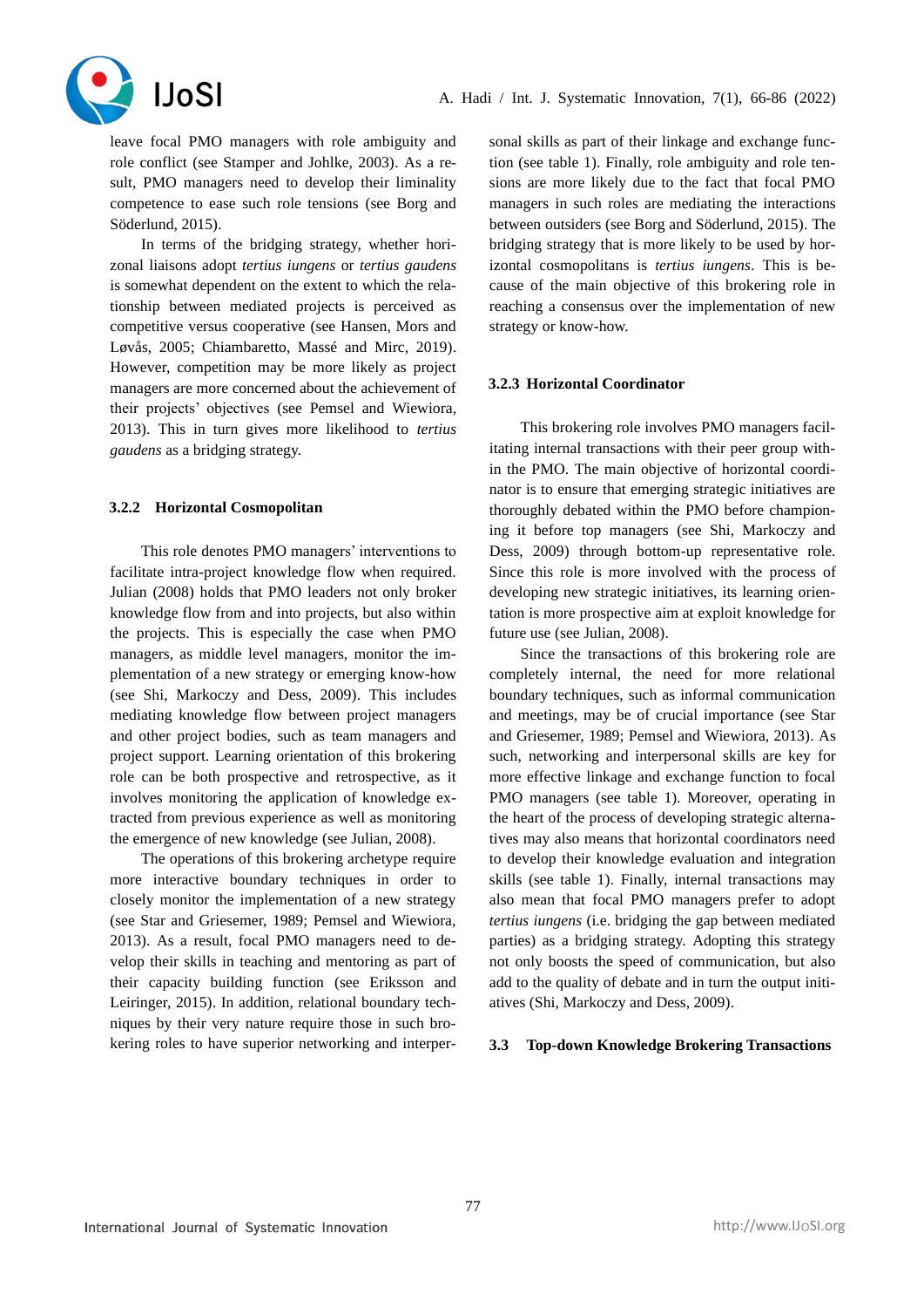



This type of transactions can be classified into three distinct categorizes (see figure 4). First, top management level down to project level knowledge flow transaction mediated by a focal PMO manager. This type of brokering role is known as liaison as the focal PMO manager needs to mediate the transaction between two outsiders from two different groups (see Gould and Fernandez, 1989). Second, top management level to PMO level transaction mediated by a focal PMO manager. Since such focal PMO managers control top management knowledge flow to their PMO team, they can be recognized as gatekeeps (see Gould and Fernandez, 1989). Finally, PMO level down to project level knowledge flow transaction brokered by a focal PMO manager. The latter role is known as representative since such brokers represent their group interest before another group (see Gould and Fernandez, 1989).

## **3.3.1 Top-down Liaison**

This brokering role involves PMO managers mediating knowledge flow transactions between top management and project level. The main objective behind this type brokering roles is to facilitate the process of strategy implementation (Shi, Markoczy and Dess, 2009). As such, corporate strategy imposed by top level management is cascaded down to project level by focal PMO managers. Since strategy enforcement often originates from former projects' experience to support the implementation of current projects, learning orientation associated with this brokering archetype is then more retrospective (see Julian, 2008).

This type of brokering requires both relational as well as systematic boundary techniques in communicating new strategy to project level (Pemsel & Wiewiora, 2013; Star & Griesemer, 1989). On the one hand, explicit know-how, which the project team can readily master or acquire (Goffin & Koners, 2011; Polanyi, 1966), can be sent through written plans. This means that focal PMO managers need to have better competence in terms of IT and tailoring skills in order to effectively communicate the new strategies at project level. On the other hand, tacit knowledge that is difficult to shared rather than direct interaction (Goffin & Koners, 2011; Polanyi, 1966). This entails PMO managers acting such roles to have superior interpersonal, networking, mentoring, and teaching skills to communicate imposed strategy in more effective and interactive manners (see table 1). In addition, operating between two independent external groups means that top-down liaisons need to develop their mediation and negotiation skills as part of their linkage and exchange function. Likewise, liminality competence is more important to focal PMO managers to mitigate role tensions (Kislov, Wilson and Boaden, 2017) stemming from the fact of brokering two external bodies of knowledge (see Borg and Söderlund, 2015). The bridging strategy used by top-down liaisons is more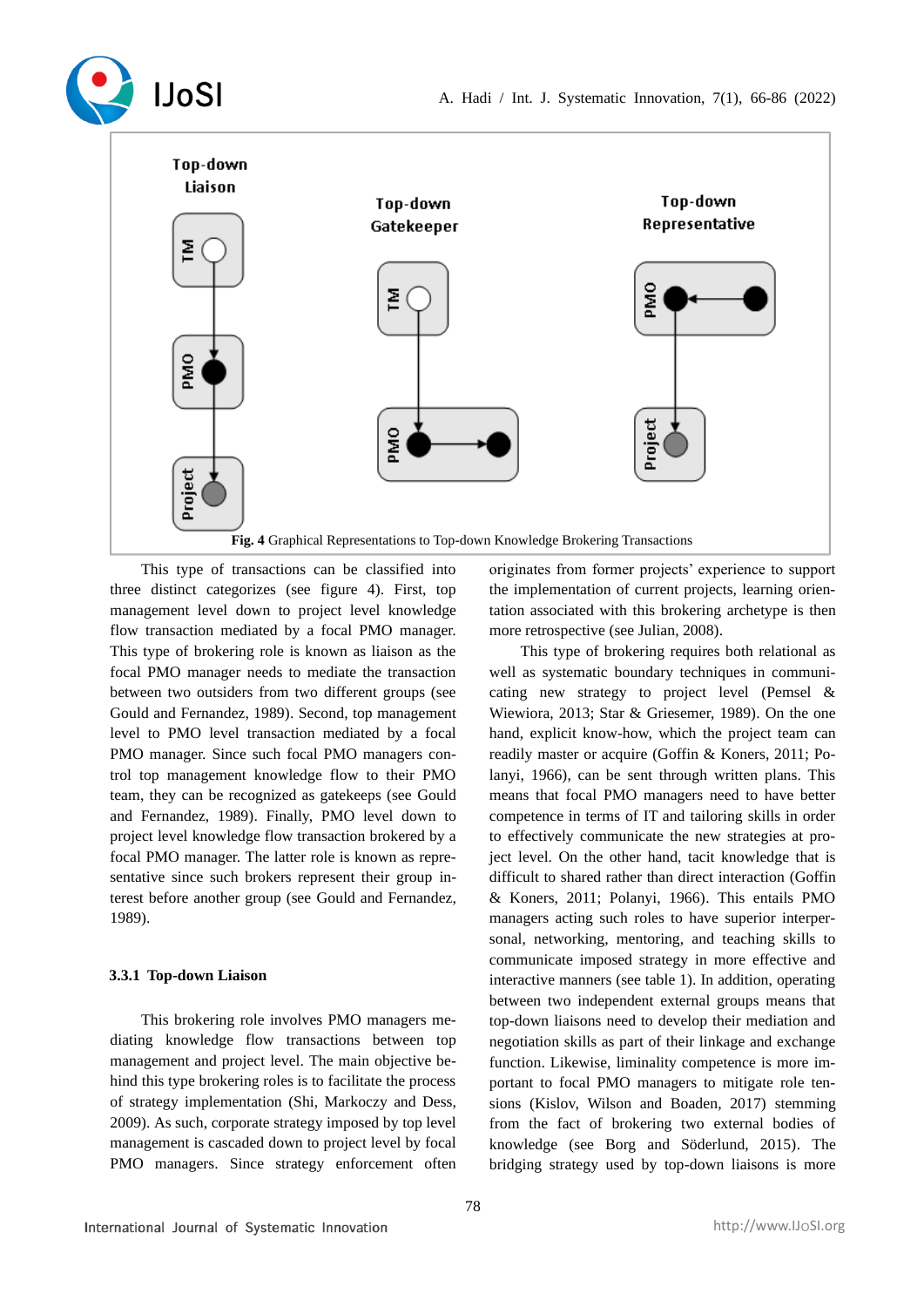

likely to be *tertius iungens* in order to promote top managers' confidence through allowing them to closely monitor strategy implementation.

## **3.3.2 Top-down Gatekeeper**

This brokering role denotes the top-down knowledge flow transaction manipulated by focal PMO managers between top managers and PMO team. This role acts as a shield against immature and developing strategies imposed by top managers (Shi, Markoczy and Dess, 2009). In this way, focal PMO managers are expected to filter out the most promising aspects to their peers in PMO team to be translated and tailored to facilitate delegation and implementation at project level. Learning orientation of this brokering archetype is therefore more retrospective than prospective since it involves top-down strategy enforcement that is usually informed by past project experience (see Julian, 2008).

Top-down gatekeepers are more likely to adopt more systematic boundary techniques in their gatekeeping role (see Star and Griesemer, 1989; Pemsel and Wiewiora, 2013). This entails focal PMO managers to have significant knowledge evaluation skills to filter out the most promising strategy aspects to be transferred to their peers in PMO team (see table 1). In addition, this brokering archetype is less prone to role tensions since it is not solely dealing with outsiders meaning that owning liminality competence is not essential for effective performance of such PMO managers (see Borg and Söderlund, 2015).

In terms of the bridging strategy, focal PMO managers acting this role is more likely to follow *tertius gaudens*. This is mainly to shield some top managers' emergent and developing strategies expected from affecting ongoing PMO efforts to suggest strategic alternatives (Shi, Markoczy and Dess, 2009). In this way, better levels of strategic flexibility can be maintained through governing the interaction between strategy development and enforcement of PMO team and top managers respectively.

## **3.3.3 Top-down Representative**

This brokering role involves the top-down knowledge flow transaction mediated by focal PMO managers between PMO team and project managers. Such brokering role is pivotal not only to PMO function in strategy translation (Hobbs & Aubry, 2007), but also in retrieving PBO repositories to provide projects with required training and mentoring (see Julian, 2008; Eriksson and Leiringer, 2015). Thus, learning orientation of this brokering role is more retrospective since it involves using previous knowledge (see Julian, 2008).

Top-down representative is more likely to use more relational boundary techniques, such as informal meetings and communications (Pemsel & Wiewiora, 2013; Star & Griesemer, 1989). This means that such PMO managers requires more interpersonal and networking skills (see table 1) not only to stimulate their peers' knowledge share behavior, but also project managers readiness to apply that knowledge. This in turn requires focal PMO managers to have better training and mentoring skills as part of their capacity building function (see Eriksson and Leiringer, 2015). Another key knowledge management skill needed for effective knowledge transmission as part of representative brokering is IT skills (see table 1). However, this brokering archetype does not require having significant liminality skills since its transactions are not wholly external (see Borg and Söderlund, 2015).

Unlike gatekeeper archetype, representative brokers are more focused on enhancing the quality of information flow rather than its control (Gould & Fernandez, 1989; Shi et al., 2009). This means that focal PMO managers acting this role is more likely to follow *tertius iungens* as a bridging strategy. Hence, direct interactions between peer PMO managers and project managers are accessible when required.

#### **4 Discussion**

Extant literature on PMO knowledge brokering roles does not offer in-depth synthesis to the determinants of each brokering role in mediating various knowledge flow transactions. Building on Gould and Fernandez's (1989) brokering typology and its extension by Shi, Markoczy and Dess (2009),, we identify three key categories of knowledge flow transactions each of which is mediated by three distinct archetypes of knowledge brokering roles. First, bottom-up transactions from lower to higher power bodies of knowledge. This includes the flow of knowledge coming from projects up to PMO and top management levels. Second, horizontal knowledge flow transactions within and between same level bodies of knowledge. This includes inter-project, intra-project and intra-PMO knowledge flow transactions. Finally, top-down transactions from higher to lower-level bodies of knowledge. This in-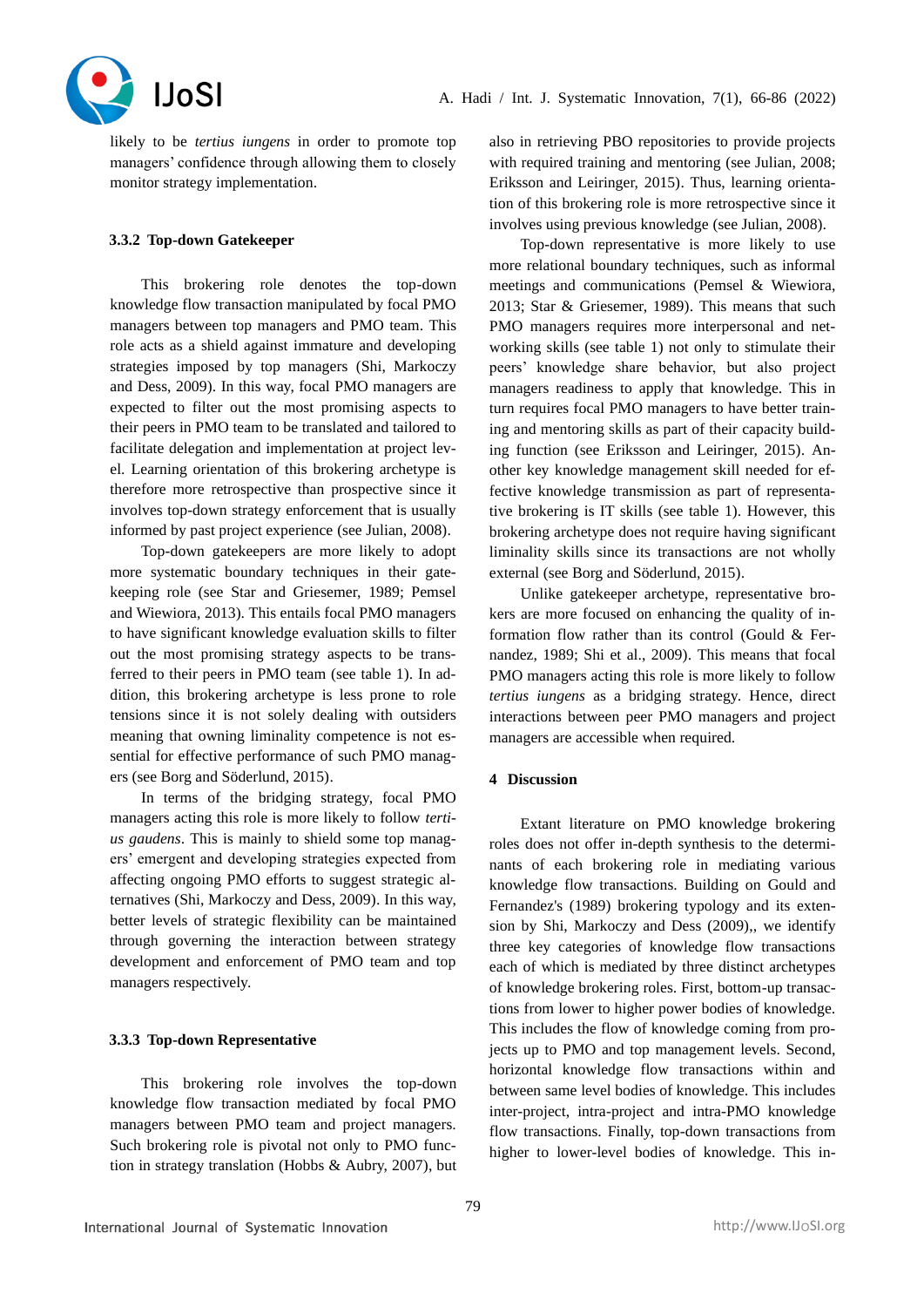

cludes knowledge flow from higher management down to PMO and project levels. Our study is unique in defining all potential knowledge brokering roles the PMO act to enhance PBOs' knowledge exploration, exploitation, and synchronization.

making at higher management level. This can clearly be seen in the strategic determinants of this type of knowledge flow transactions where PMO managers acting as gatekeepers work to establish a firm PMO knowledge base.

The categorization presented in this study high-

| Table 2 Summary of the Theoretical Framework       |                                       |                                                                                                          |                                  |                                                                       |                                                                                                                       |                                    |
|----------------------------------------------------|---------------------------------------|----------------------------------------------------------------------------------------------------------|----------------------------------|-----------------------------------------------------------------------|-----------------------------------------------------------------------------------------------------------------------|------------------------------------|
| <b>Bottom-up Knowledge Brokering Transactions</b>  |                                       |                                                                                                          |                                  |                                                                       |                                                                                                                       |                                    |
| <b>Brokering</b><br>Archetype                      | <b>Mediated</b><br><b>Parties</b>     | <b>Strategic Ob-</b><br>jectives                                                                         | <b>Learning Orien-</b><br>tation | <b>Operational</b><br><b>Techniques</b>                               | <b>Required Competence</b>                                                                                            | <b>Bridging</b><br><b>Strategy</b> |
| Bottom-up<br>Liaison                               | Projects and<br>Top Manage-<br>ment   | Championing<br>strategic alter-<br>natives                                                               | Prospective                      | Relational (e.g.<br>interactive meet-<br>ings and commu-<br>nication) | Interpersonal, network-<br>ing, evaluation, integra-<br>tion and liminality                                           | Tertius iungens<br>(close the gap) |
| Bottom-up<br>Gatekeeper                            | Projects and<br><b>PMO</b>            | Building<br>knowledge base                                                                               | Prospective                      | Relational (e.g.<br>interactive meet-<br>ings and commu-<br>nication) | Interpersonal, network-<br>ing, evaluation and inte-<br>gration                                                       | Tertius gaudens<br>(fill the gap)  |
| Bottom-up<br>Representative                        | PMO and Top<br>Management             | Build a power-<br>ful platform to<br>champion initia-<br>tives and report<br>on projects'<br>performance | Prospective                      | Relational &<br>systematic                                            | Interpersonal, network-<br>ing, IT, integration                                                                       | Tertius gaudens<br>(fill the gap)  |
| <b>Horizontal Knowledge Brokering Transactions</b> |                                       |                                                                                                          |                                  |                                                                       |                                                                                                                       |                                    |
| <b>Brokering</b><br>Archetype                      | <b>Mediated</b><br><b>Parties</b>     | <b>Strategic Ob-</b><br>jectives                                                                         | <b>Learning Orien-</b><br>tation | <b>Operational</b><br>Techniques                                      | <b>Required Competence</b>                                                                                            | <b>Bridging</b><br><b>Strategy</b> |
| Horizontal<br>Liaison                              | Inter-project                         | Verify or devel-<br>op projects'<br>knowledge                                                            | Prospective                      | Relational (e.g.<br>interactive meet-<br>ings and commu-<br>nication) | Interpersonal, network-<br>ing, evaluation, integra-<br>tion, mediation, negotia-<br>tion and liminality              | Tertius gaudens<br>(fill the gap)  |
| Horizontal<br>Cosmopolitan                         | Intra-project                         | Monitoring<br>strategy imple-<br>mentation and<br>knowledge<br>emergence                                 | Prospective &<br>Retrospective   | Relational (e.g.<br>interactive meet-<br>ings and commu-<br>nication) | Teaching, mentoring,<br>networking, interperson-<br>al, and liminality                                                | Tertius iungens<br>(close the gap) |
| Horizontal<br>Coordinator                          | Intra-PMO                             | Knowledge<br>integration                                                                                 | Prospective                      | Relational (e.g.<br>interactive meet-<br>ings and commu-<br>nication) | Interpersonal, network-<br>ing, evaluation, and<br>integration                                                        | Tertius iungens<br>(close the gap) |
| <b>Top-down Knowledge Brokering Transactions</b>   |                                       |                                                                                                          |                                  |                                                                       |                                                                                                                       |                                    |
| <b>Brokering</b><br><b>Archetype</b>               | <b>Mediated</b><br><b>Parties</b>     | <b>Strategic Ob-</b><br>jectives                                                                         | <b>Learning Orien-</b><br>tation | <b>Operational</b><br><b>Techniques</b>                               | <b>Required Competence</b>                                                                                            | <b>Bridging</b><br><b>Strategy</b> |
| Top-down<br>Liaison                                | Top Manage-<br>ment and<br>Projects   | Strategy imple-<br>mentation                                                                             | Retrospective                    | Relational &<br>systematic                                            | Interpersonal, network-<br>ing, IT, tailoring, teach-<br>ing, mentoring, media-<br>tion, negotiation, limi-<br>nality | Tertius iungens<br>(close the gap) |
| Top-down<br>Gatekeeper                             | Top Manage-<br>ment and<br><b>PMO</b> | Shield immature<br>strategies, strat-<br>egy translation                                                 | Retrospective                    | Relational &<br>systematic                                            | Interpersonal, network-<br>ing, IT, and tailoring,                                                                    | Tertius iungens<br>(close the gap) |
| Top-down<br>Representative                         | PMO and<br>Projects                   | Training and<br>mentoring                                                                                | Retrospective                    | Relational (e.g.<br>interactive meet-<br>ings and commu-<br>nication) | Interpersonal, network-<br>ing, teaching, mentoring,<br>and IT                                                        | Tertius iungens<br>(close the gap) |

lights a number of theoretical findings. At bottom-up knowledge brokering level, it has been found that PMOs' knowledge brokering roles significantly contribute to the process of prospective learning through ensuring that projects' knowledge is elicited, evaluated and integrated to inform decision

This constitutes a platform from which PMO managers acting as representatives to champion strategic alternatives before higher management (see table 2). This is also evident in bottom-up liaison role whereby focal PMO managers directly leverage projects' knowledge in championing initiatives process. Another key finding at this level denotes the specific individual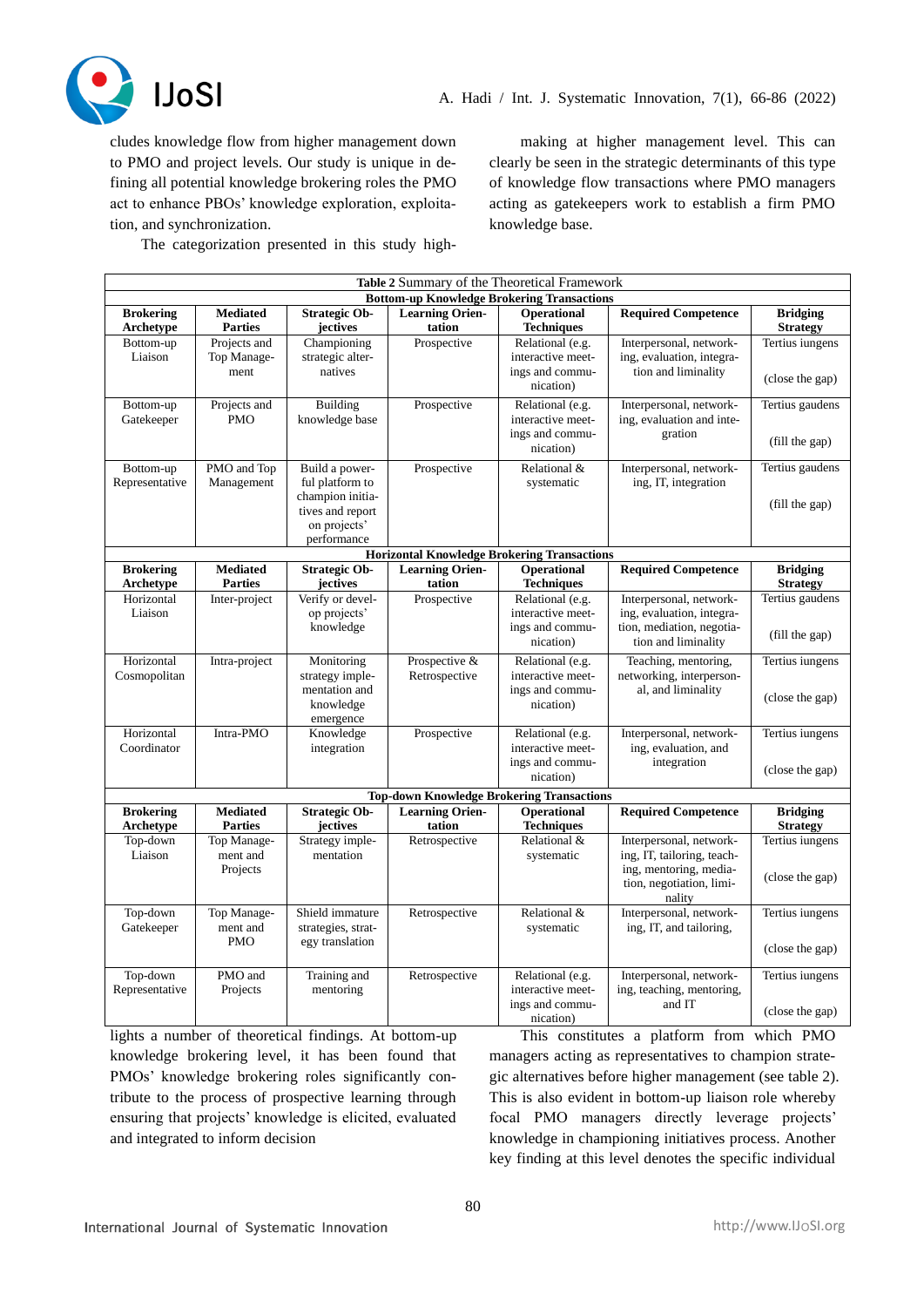

qualities necessary to focal PMO managers to perform their knowledge brokering roles in an effective manner. This includes interpersonal and networking skills crucial to PMO managers acting as gatekeepers and liaisons to elicit knowledge from project managers, who are more obsessed with the achievement of their projects than sharing knowledge (see Pemsel and Wiewiora, 2013). In addition, knowledge evaluation and integration skills necessary for PMO managers acting as gatekeepers and liaisons in their efforts to develop new strategic initiatives (see table 2).

At horizontal knowledge brokering level, it has been noticed that prospective learning was generally supported. That is, PMO managers acting these roles have been found to be more focused on developing and integrating projects knowledge. In terms of the personal characteristics, role tensions were expected to be experienced by PMO managers acting as liaisons and cosmopolitans due to their totally external transactions (see Stamper and Johlke, 2003). This highlights Borg and Söderlund's (2015) call to acquire liminality competence in the face of role ambiguity and role conflict resulted from dealing with outsiders (see table 2).

At top-down knowledge brokering level, it has been found that PMOs' knowledge brokering roles contribute to the process of retrospective learning through retrieving and adapting previous projects' knowledge to facilitate the accomplishment of PBO-wide objectives through projects. This can clearly be seen in the strategic determinants of PMO managers acting as representatives, who try to ensure that previous projects' lessons are adapted to the needs of ongoing projects (see table 2). Similarly, PMO managers acting as liaisons and gatekeepers participate to the process of strategy implementation that in essence represents a form of exploitative learning (see Brady and Davies, 2004; Eriksson and Leiringer, 2015). Another key finding at this level involves the personal attributes PMO managers need to own to effectively perform top-down knowledge brokering roles. This comprises teaching and mentoring skills key to PMO managers acting as liaisons and representatives to help project teams to implement enforced strategies and adapt previous knowledge (see table 2).

In general, all of the nine knowledge brokering roles identified at this study required more relational boundary techniques to perform knowledge flow transactions in an effective manner. This highlights the tacit nature of knowledge that in most cases cannot be transferred rather than direct interaction (see Desouza and Evaristo, 2006). This finding is in line with previous contributions advocating the use of more interactive operational techniques to effectively elicit projects' knowledge (e.g. Wiewiora *et al.*, 2014; Hartmann and Dorée, 2015). This finding is significantly reflected in the individual attributes PMO managers need to have to perform the knowledge brokering role in an effective manner. That is, in all of the introduced roles, interpersonal and networking skills were highly crucial specially to stimulate project managers knowledge sharing behavior (see table 2).

#### **5 Conclusions**

The aim of this paper was to introduce a theoretical understanding on how PMO managers broker knowledge flow transactions within and between the three PBO levels (i.e. projects, PMO and top management). Following a literature-based methodology, a theoretical framework has been developed identifying strategic, operational, individual and structural determinants of each knowledge brokering role played by PMO managers at three different levels of knowledge brokering transactions (see table 2).

This theoretical model in turn stimulates a number of key conclusions. First, PMOs' knowledge brokering function has powerful potentials to effectively govern PBOs' knowledge by balancing bottom-up explorative knowledge flow with top-down exploitative knowledge flow. In other words, providing higher management with continuous feedforward to inform decision making that in turn reacts in more enhanced feedback in the form of new strategies. This is especially key to provide a fertile ground to innovation where the ideas and perspectives of those at operational levels are encouraged though proper elicitation, mobilization, and exploitation. In so doing, the proposed network of knowledge brokering roles plays a crucial role maintaining continuous organizational improvement iteratively and continuously.

Secondly, knowledge brokering is a multifaceted construct that cannot be predicted without defining the direction of knowledge flow and the characteristics of mediated entities. This highlights the widespread oversimplification seen in previous studies in treating knowledge brokering roles as a single-faceted construct. In this way, each knowledge brokering role played by PMO managers has been defined with a specific set of determinants necessary for more optimal levels of knowledge brokering performance at PBOs.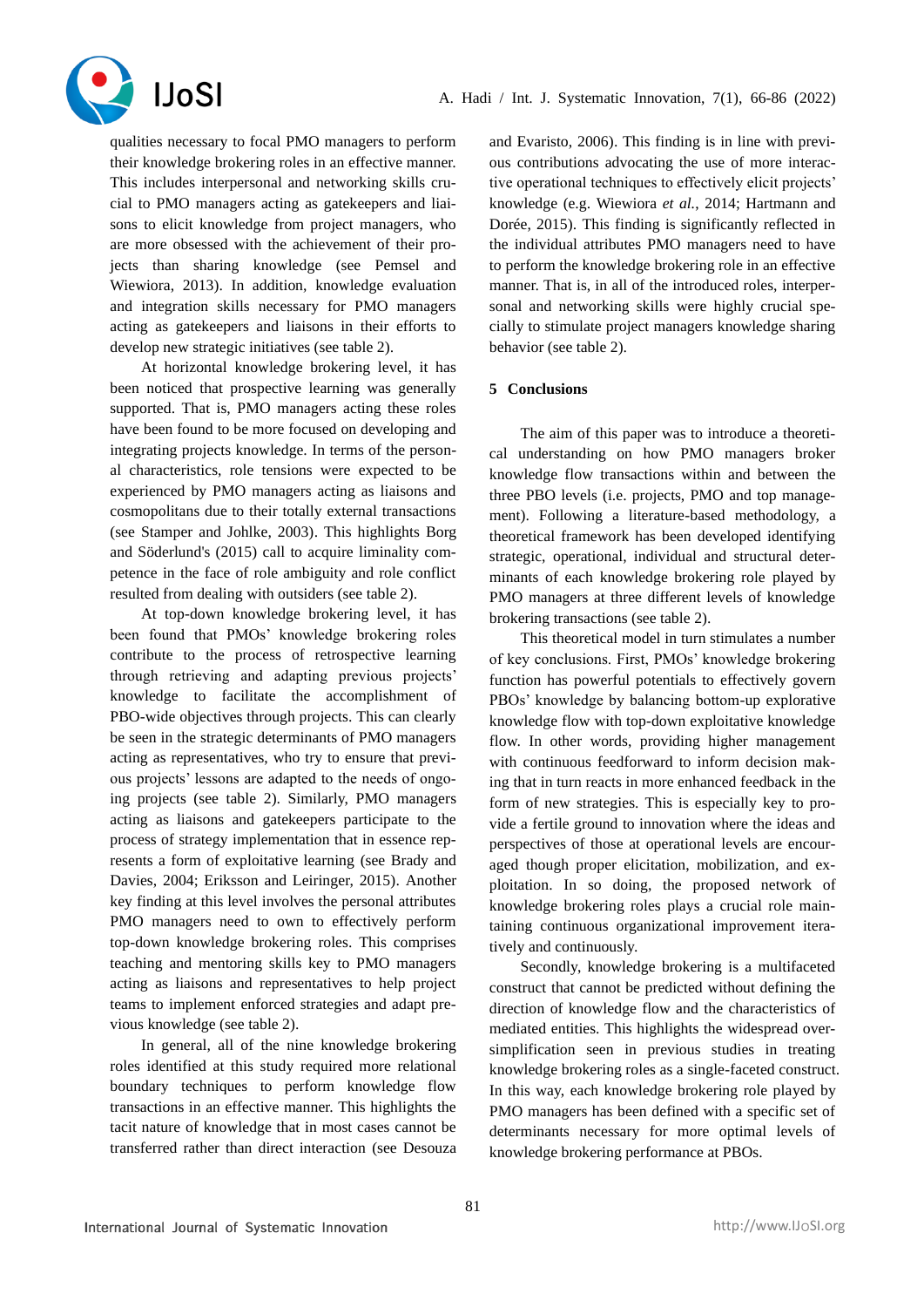



This study contributes to the literature of knowledge management in the context of PBOs by presenting a conceptual model to the network of knowledge brokering roles played by PMO managers. This model presents in-depth synthesis on how each knowledge flow transaction needs to be mediated by PMO managers. Prior research has, however, considered PMO knowledge brokering functions as a single-faceted construct. This paper also contributes to PMO literature by explaining and emphasizing PMOs' knowledge brokering roles necessary to perform each knowledge flow transaction.

There are also practical implications to the theoretical framework developed in this study. First, PBOs need to understand the dynamism behind PMO knowledge brokering roles in terms of knowledge flow direction and the characteristics of mediated parties. This in turn helps organizations to plan necessary actions to enhance knowledge exploration and exploitation necessary to their growth and maturity. Second, identifying the most needed individual attributes to every knowledge brokering role is key to PBOs to have better quality and quality skills needed at PMO divisions. That is, human resources management in PBOs is expected to have more informed decisions in hiring, delegating and upskilling PMO managers.

However, some limitations do appear in this research. That is, this conceptual study was based on previous theoretical models and evidence that are not solely developed or conducted in project-based setting. This is mainly attributed to the scant literature published on PMOs' knowledge brokering roles. Therefore, future research needs to closely observe knowledge brokering roles of PMO managers and precisely identify the determinants of performing each role in more effective manner. In addition, conceptual studies do not offer hypothesis testing which means that future studies need to examine the emerging elements of the theoretical model.

## **References**

- Ajmal, M. M., & Helo, P. (2010). Organisational culture and knowledge management: an empirical study in Finnish project-based companies. *International Journal of Innovation and Learning*, *7*(3), 331. https://doi.org/10.1504/ijil.2010.031950
- Alavi, M., & Leidner, D. E. (2001). Knowledge Management and Knowledge Systems : Conceptual Foundations and Research Issue. *MIS Quarterly*, *25*(1), 107–136. https://doi.org/10.2307/3250961
- Ali, I., Musawir, A. U., & Ali, M. (2018). Impact of knowledge sharing and absorptive capacity on project performance: the moderating role of social processes. *Journal of Knowledge Management*, *22*(2), 453–477. https://doi.org/10.1108/JKM-10-2016-0449
- Almeida, M. V., & Soares, A. L. (2014). Knowledge sharing in project-based organizations: Overcoming the informational limbo. *International Journal of Information Management*, *34*(6), 770–779. https://doi.org/10.1016/j.ijinfomgt.2014.07.003
- Anand, G., Ward, P. T., & Tatikonda, M. V. (2010). Role of explicit and tacit knowledge in Six Sigma projects: An empirical examination of differential project success. *Journal of Operations Management*, *28*(4), 303–315. https://doi.org/10.1016/j.jom.2009.10.003
- Argote, L., McEvily, B., & Reagans, R. (2003). Introduction to the Special Issue on Managing Knowledge in Organizations: Creating, Retaining, and Transferring Knowledge. *Management Science*, *49*(4), v–viii. https://doi.org/10.1287/mnsc.49.4.0.14421
- Arumugam, V., Antony, J., & Kumar, M. (2013). Linking learning and knowledge creation to project success in Six Sigma projects: An empirical investigation. *International Journal of Production Economics*, *141*(1), 388–402. https://doi.org/10.1016/j.ijpe.2012.09.003
- Bakker, R. M., Cambré, B., Korlaar, L., & Raab, J. (2011). Managing the project learning paradox: A set-theoretic approach toward project knowledge transfer. *International Journal of Project Management*, *29*(5), 494–503. https://doi.org/10.1016/j.ijproman.2010.06.002
- Bartsch, V., Ebers, M., & Maurer, I. (2013). Learning in project-based organizations: The role of project teams' social capital for overcoming barriers to learning. *International Journal of Project Management*, *31*(2), 239–251. https://doi.org/10.1016/j.ijproman.2012.06.009
- Boari, C., & Riboldazzi, F. (2014). How knowledge brokers emerge and evolve: The role of actors' behaviour. *Research Policy*. https://doi.org/10.1016/j.respol.2014.01.007
- Borg, E., & Söderlund, J. (2015). Liminality competence: An interpretative study of mobile project workers' conception of liminality at work. *Management Learning*, *46*(3), 260–279. https://doi.org/10.1177/1350507613516247
- Brady, T., & Davies, A. (2004). Building project capabilities: From exploratory to exploitative learning.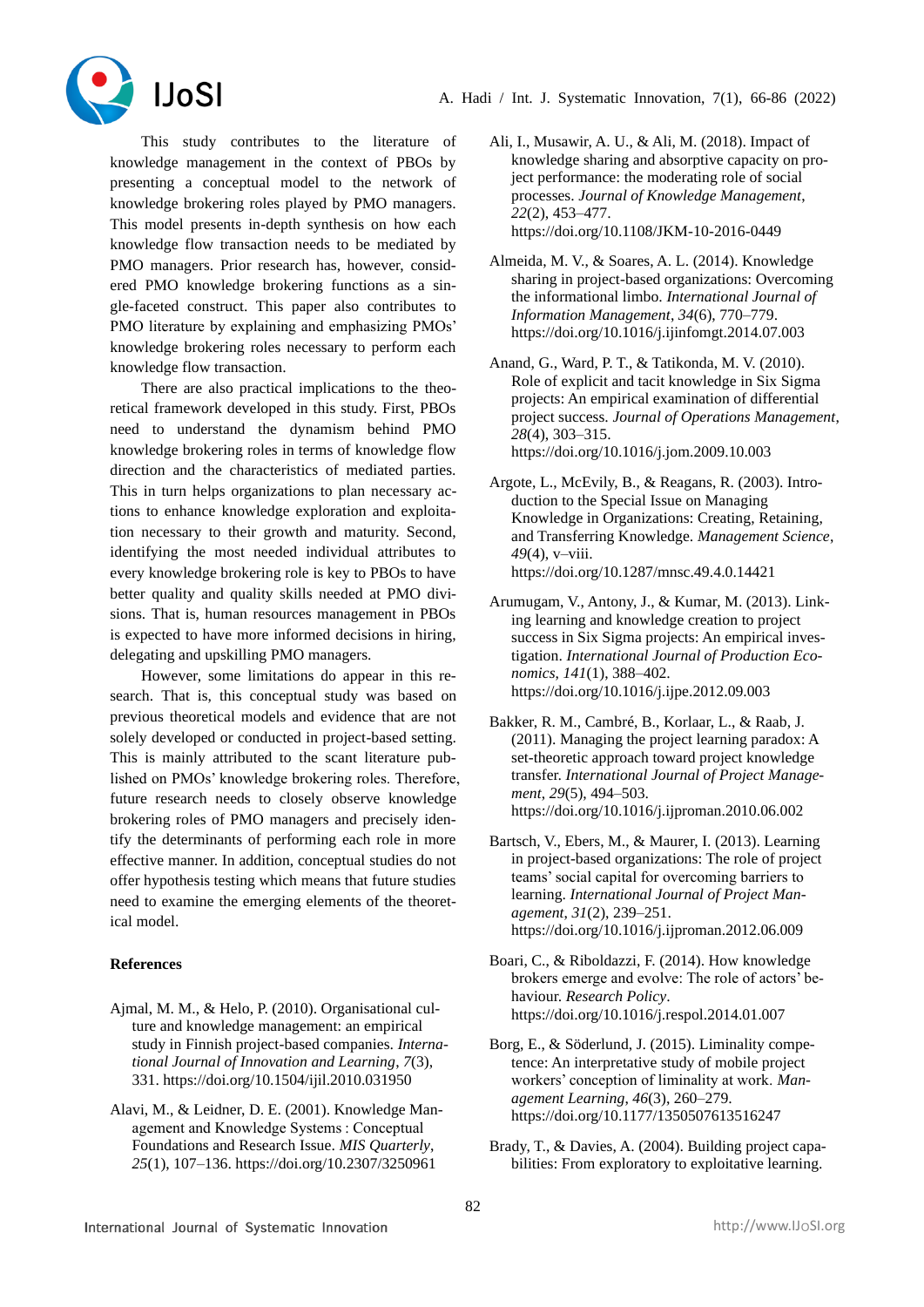



*Organization Studies*, *25*(9), 1601–1621. https://doi.org/10.1177/0170840604048002

- Burgess, N., & Currie, G. (2013). The knowledge brokering role of the hybrid middle level manager: The case of healthcare. *British Journal of Management*. https://doi.org/10.1111/1467-8551.12028
- Burt, R. S. (2004). Structural Holes and Good Ideas. *American Journal of Sociology*, *110*(2), 349–399. https://doi.org/10.1086/421787
- Carrillo, P., Ruikar, K., & Fuller, P. (2013). When will we learn? Improving lessons learned practice in construction. *International Journal of Project Management*, *31*(4), 567–578. https://doi.org/10.1016/j.ijproman.2012.10.005
- Chew, S., Armstrong, N., & Martin, G. (2013). Institutionalising knowledge brokering as a sustainable knowledge translation solution in healthcare: How can it work in practice? *Evidence and Policy*, *9*(3), 335–351. https://doi.org/10.1332/174426413X662734
- Chiambaretto, P., Massé, D., & Mirc, N. (2019). "All for One and One for All?" - Knowledge broker roles in managing tensions of internal coopetition: The Ubisoft case. *Research Policy*, *48*(3), 584–600. https://doi.org/10.1016/j.respol.2018.10.009
- Currie, G., Burgess, N., & Hayton, ; James C. (2015). HR Practices and Knowledge Brokering By Hybrid Middle Managers in Hospital Settings: The Influence of Professional Hierarchy. *Human Resource Management*. https://doi.org/10.1002/hrm.21709
- Desouza, K. C., & Evaristo, J. R. (2006). Project management offices: A case of knowledge-based archetypes. *International Journal of Information Management*, *26*(5), 414–423. https://doi.org/10.1016/j.ijinfomgt.2006.07.002
- Duffield, S., & Whitty, S. J. (2014). Developing a systemic lessons learned knowledge model for organisational learning through projects. *International Journal of Project Management*, *33*(2), 311–324. https://doi.org/10.1016/j.ijproman.2014.07.004

Eriksson, P. E., & Leiringer, R. (2015). Explorative and exploitative learning in project-based organizations: improving knowledge governance through a project management office? *Engineering Project Organization Journal*, *5*(4), 160–179. https://doi.org/10.1080/21573727.2015.1104665

Eriksson, P. E., Leiringer, R., & Szentes, H. (2017). The Role of Co-Creation in Enhancing Explorative and Exploitative Learning in Project-Based Settings. *Project Management Journal*, *48*(4), 22–38. https://doi.org/10.1177/875697281704800403

Foss, N. J., Husted, K., & Michailova, S. (2010). Governing knowledge sharing in organizations: Levels of analysis, governance mechanisms, and research directions. *Journal of Management Studies*, *47*(3), 455–482. https://doi.org/10.1111/j.1467-6486.2009.00870.x

Gagnon, M. L. (2011). Moving knowledge to action through dissemination and exchange. In *Journal of Clinical Epidemiology*. https://doi.org/10.1016/j.jclinepi.2009.08.013

Goffin, K., & Koners, U. (2011). Tacit knowledge, lessons learnt, and new product development. *Journal of Product Innovation Management*, *28*(2), 300–318. https://doi.org/10.1111/j.1540-5885.2010.00798.x

Gould, R. V, & Fernandez, R. M. (1989). Structures of Mediation: A Formal Approach to Brokerage in Transaction Networks. *Source: Sociological Methodology*.

Grabher, G. (2004). Temporary architectures of learning: Knowledge governance in project ecologies. *Organization Studies*, *25*(9), 1491–1514. https://doi.org/10.1177/0170840604047996

- Grant, R. M. (1996). Toward a knowledge-based theory of the firm. *Strategic Management Journal*. https://doi.org/10.1002/smj.4250171110
- Hansen, M. T., Mors, M. L., & Løvås, B. (2005). Knowledge sharing in organizations: Multiple networks, multiple phases. *Academy of Management Journal*. https://doi.org/10.5465/AMJ.2005.18803922
- Hargadon, A. B. (1998). Firms as Knowledge Brokers: Lessons in Pursuing Continuous Innovation. *California Management Review*, *40*(3), 209–227. https://doi.org/10.2307/41165951

Hartmann, A., & Dorée, A. (2015). Learning between projects: More than sending messages in bottles. *International Journal of Project Management*, *33*(2), 341–351. https://doi.org/10.1016/j.ijproman.2014.07.006

Hobbs, B., & Aubry, M. (2007). A multi-phase research program investigating project management offices. *Project Management Journal*, *38*(1), 74–86.

Hobday, M. (2000). The project-based organisation: an ideal form for managing complex products and systems? *Research Policy*, *29*(7–8), 871–893. https://doi.org/10.1016/S0048-7333(00)00110-4

Julian, J. (2008). How Project Management Office Leaders Facilitate Cross-Project Learning and Continuous Improvement. *Project Management Journal*,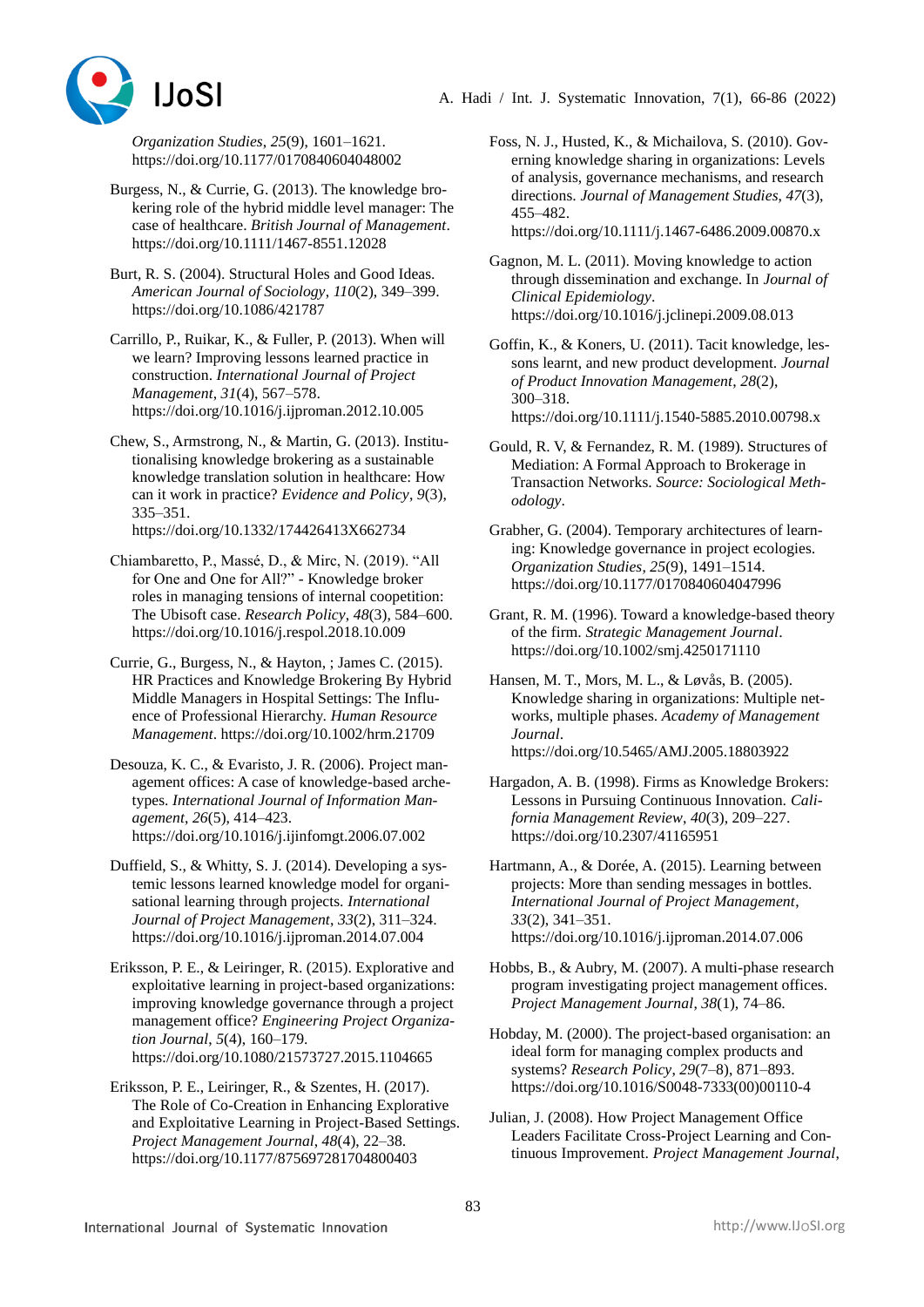

*39*(3), 43–58. https://doi.org/10.1002/pmj.20071

- Keegan, A., & Turner, J. R. (2001). Quantity versus Quality in Project-based Learning Practices. *Management Learning*, *32*(1), 77–98. https://doi.org/10.1177/1350507601321006
- Kerzner, H. R. (2005). Using the project management maturity model: strategic planning for project management. In *John Wiley & Sons*.
- Kidwell, D. K. (2013). Principal investigators as knowledge brokers: A multiple case study of the creative actions of PIs in entrepreneurial science. *Technological Forecasting and Social Change*, *80*(2), 212–220. https://doi.org/10.1016/j.techfore.2012.05.004
- Kislov, R., Wilson, P., & Boaden, R. (2017). The 'dark side' of knowledge brokering. *Journal of Health Services Research and Policy*, *22*(2), 107–112. https://doi.org/10.1177/1355819616653981
- Kivrak, S., Arslan, G., Dikmen, I., & Birgonul, M. T. (2008). Capturing Knowledge in Construction Projects: Knowledge Platform for Contractors. *Journal of Management in Engineering*, *24*(2), 87–95. https://doi.org/10.1061/(asce)0742-597x(2008)24:2 (87)
- Mueller, J. (2014). A specific knowledge culture: Cultural antecedents for knowledge sharing between project teams. *European Management Journal*, *32*(2), 190–202. https://doi.org/10.1016/j.emj.2013.05.006
- Mueller, J. (2015). Formal and informal practices of knowledge sharing between project teams and enacted cultural characteristics. *Project Management Journal*. https://doi.org/10.1002/pmj.21471
- Newell, S., Bresnen, M., Edelman, L., Scarbrough, H., & Swan, J. (2006). Sharing knowledge across projects: Limits to ICT-led project review practices. *Management Learning*, *37*(2), 167–185. https://doi.org/10.1177/1350507606063441
- Obstfeld, D., Borgatti, S. P., & Davis, J. (2014). Brokerage as a Process: Decoupling Third Party Action from Social Network Structure : Contemporary Perspectives on Organizational Social Networks. In *Contemporary Perspectives on Organizational Networks*.
- Obstfeld, David. (2005). Social networks, the Tertius lungens and orientation involvement in innovation. *Administrative Science Quarterly*.
- OGC. (2017). *Managing successful projects with PRINCE2* (6th ed). TSO.
- Pawlowski, & Robey. (2004). Bridging User Organiza-

tions: Knowledge Brokering and the Work of Information Technology Professionals. *MIS Quarterly*. https://doi.org/10.2307/25148658

- Pemsel, S., Müller, R., & Söderlund, J. (2016). Knowledge Governance Strategies in Project-based Organizations. *Long Range Planning*, *49*(6), 648–660. https://doi.org/10.1016/j.lrp.2016.01.001
- Pemsel, S., Söderlund, J., & Wiewiora, A. (2018). Technology Analysis & Strategic Management Contextualising capability development : configurations of knowledge governance mechanisms in project-based organizations Contextualising capability development : configurations of knowledge governance mechanisms. *Technology Analysis & Strategic Management*, *0*(0), 1–20. https://doi.org/10.1080/09537325.2018.1459538
- Pemsel, S., & Wiewiora, A. (2013). Project management office a knowledge broker in project-based organisations. *International Journal of Project Management*, *31*(1), 31–42. https://doi.org/10.1016/j.ijproman.2012.03.004
- Pemsel, S., Wiewiora, A., Müller, R., Aubry, M., & Brown, K. (2014). A conceptualization of knowledge governance in project-based organizations. *International Journal of Project Management*, *32*(8), 1411–1422. https://doi.org/10.1016/j.ijproman.2014.01.010
- PMI. (2017). Project Management Body of Knowledge: A Guide to the Project Management Body of Knowledge. In *Newtown Square, Pennsylvania: Project Management Institute.* https://doi.org/10.1002/pmj.20125
- Polanyi, M. (1966). *The Tacit Dimension*. Doubleday, Garden City.
- Quintane, E., & Carnabuci, G. (2016). How Do Brokers Broker? Tertius Gaudens, Tertius Iungens, and the Temporality of Structural Holes. *Organization Science*, *27*(6), 1343–1360. https://doi.org/10.1287/orsc.2016.1091
- Ruuska, I., & Vartiainen, M. (2005). Characteristics of knowledge sharing communities in project organizations. *International Journal of Project Management*. https://doi.org/10.1016/j.ijproman.2005.01.003
- Shi, W., Markoczy, L., & Dess, G. G. (2009). The role of middle management in the strategy process: Group affiliation, structural holes, and iertius iungens. *Journal of Management*, *35*(6), 1453–1480. https://doi.org/10.1177/0149206309346338
- Shokri-Ghasabeh, M., & Chileshe, N. (2014). Knowledge management: Barriers to capturing les-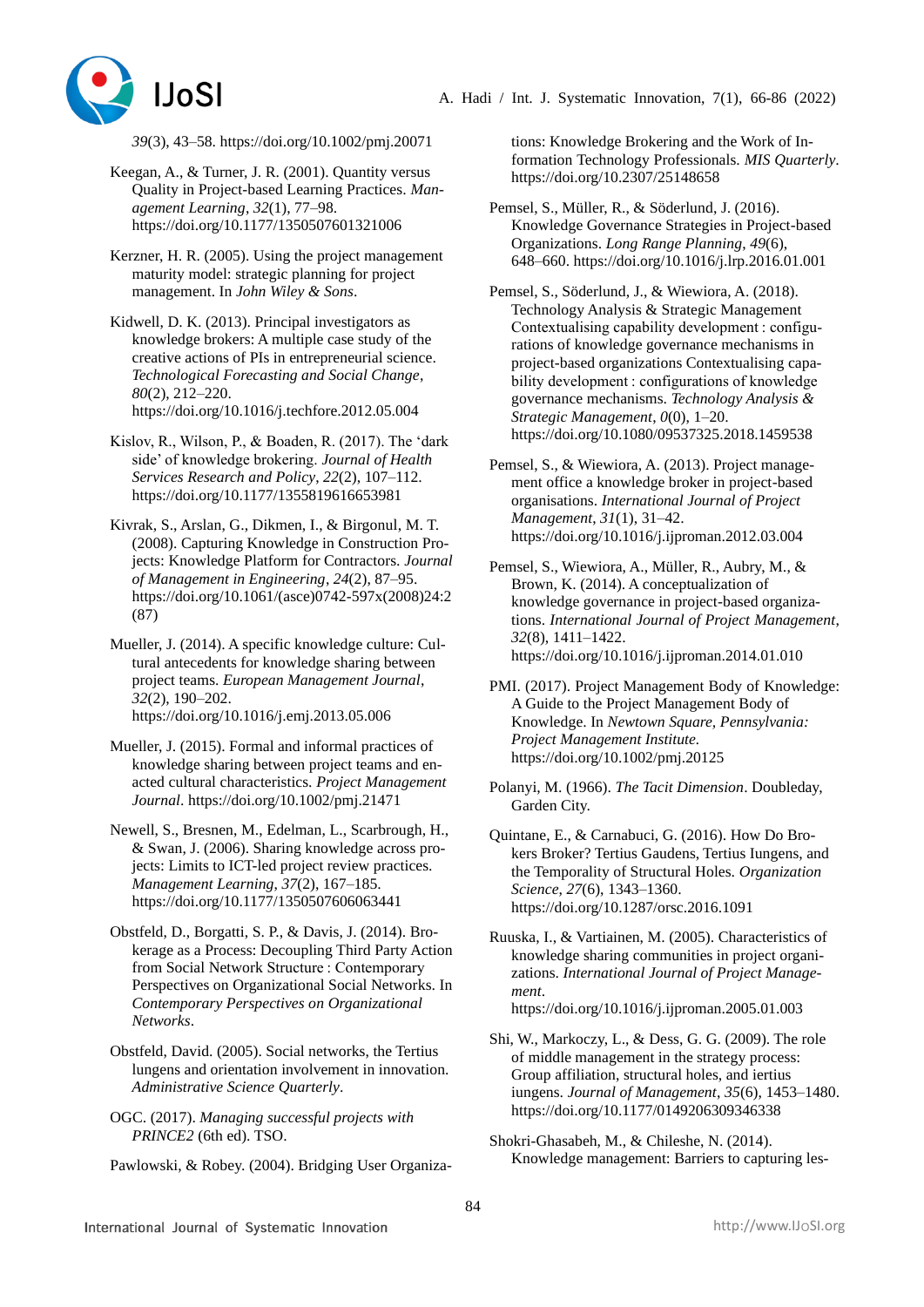

sons learned from Australian construction contractors perspective. *Construction Innovation*. https://doi.org/10.1108/CI-06-2013-0026

- Söderlund, J. (2005). DEVELOPING PROJECT COMPETENCE: EMPIRICAL REGULARITIES IN COMPETITIVE PROJECT OPERATIONS. *International Journal of Innovation Management*. https://doi.org/10.1142/S1363919605001344
- Stamper, C. L., & Johlke, M. C. (2003). The impact of perceived organizational support on the relationship between boundary spanner role stress and work outcomes. *Journal of Management*, *29*(4), 569–588. https://doi.org/10.1016/S0149-2063(03)00025-4
- Star, S. L., & Griesemer, J. R. (1989). Institutional Ecology, 'Translations' and Boundary Objects: Amateurs and Professionals in Berkeley's Museum of Vertebrate Zoology, 1907–39. *Social Studies of Science*.

https://doi.org/10.1177/030631289019003001

- Swan, J., Scarbrough, H., & Newell, S. (2010). Why don't (or do) organizations learn from projects? *Management Learning*, *42*(3), 325–344. https://doi.org/10.1177/1350507609357003
- Sydow, J., Lindkvist, L., & DeFillippi, R. (2004). Project-Based Organizations, Embeddedness and Repositories of Knowledge: Editorial. *Organization Studies*. https://doi.org/10.1177/0170840604048162
- Todorović, M. L., Mihić, M. M., Obradović, V. L., Bushuyev, S. D., Petrović, D. Č. T. Č., Mihić, M. M., Obradović, V. L., Bushuyev, S. D., Petrović, D. Č. T. Č., Mihić, M. M., Obradović, V. L., & Bushuyev, S. D. (2015). Project success analysis framework: A knowledge-based approach in project management. *International Journal of Project Management*, *33*(4), 772–783. https://doi.org/10.1016/j.ijproman.2014.10.009
- Tortoriello, M., Reagans, R., & McEvily, B. (2011). Bridging the Knowledge Gap: The Influence of Strong Ties, Network Cohesion, and Network Range on the Transfer of Knowledge Between Organizational Units. *Organization Science*, *23*(4), 1024–1039. https://doi.org/10.1287/orsc.1110.0688
- van den Berg, W. E., Verbeke, W., Worm, L., Bagozzi, R. P., Worm, L., de Jong, A. A., Nijssen, E., de Jong, A. A., van den Berg, W. E., Verbeke, W., Worm, L., & Bagozzi, R. P. (2014). Salespersons as Internal Knowledge Brokers and New Products Selling: Discovering the Link to Genetic Makeup. *Journal of Product Innovation Management*, *31*(4), 695–709. https://doi.org/10.1111/jpim.12156
- Ward, V., House, A., & Hamer, S. (2009). Knowledge brokering: The missing link in the evidence to ac-

tion chain? *Evidence and Policy*, *5*(3), 267–279. https://doi.org/10.1332/174426409X463811

- Waring, J., Currie, G., Crompton, A., & Bishop, S. (2013). An exploratory study of knowledge brokering in hospital settings: Facilitating knowledge sharing and learning for patient safety? *Social Science and Medicine*. https://doi.org/10.1016/j.socscimed.2013.08.037
- Wei, Y., & Miraglia, S. (2017). Organizational culture and knowledge transfer in project-based organizations: Theoretical insights from a Chinese construction firm. *International Journal of Project Management*, *35*(4), 571–585. https://doi.org/10.1016/j.ijproman.2017.02.010
- Wen, Q., & Qiang, M. (2016). Coordination and Knowledge Sharing in Construction Project-Based Organization: A Longitudinal Structural Equation Model Analysis. *Automation in Construction*, *72*, 309–320. https://doi.org/10.1016/j.autcon.2016.06.002
- Westley, F. R. (1990). Middle managers and strategy: Microdynamics of inclusion. *Strategic Management Journal*. https://doi.org/10.1002/smj.4250110502
- Wiewiora, A., Murphy, G., Trigunarsyah, B., & Brown, K. (2014). Interactions between organizational culture, trustworthiness, and mechanisms for inter-project knowledge sharing. *Project Management Journal*, *45*(2), 48–65. https://doi.org/10.1002/pmj.21407
- Wiewiora, A., Trigunarsyah, B., Murphy, G., & Coffey, V. (2013). Organizational culture and willingness to share knowledge: A competing values perspective in Australian context. *International Journal of Project Management*, *31*(8), 1163–1174. https://doi.org/10.1016/j.ijproman.2012.12.014
- Wong, C. U. I., & McKercher, B. (2011). Tourist information center staff as knowledge brokers: The Case of Macau. *Annals of Tourism Research*, *38*(2), 481–498. https://doi.org/10.1016/j.annals.2010.10.003
- Yap, J. B. H., Abdul-Rahman, H., & Chen, W. (2017). Collaborative model: Managing design changes with reusable project experiences through project learning and effective communication. *International Journal of Project Management*, *35*(7), 1253–1271. https://doi.org/10.1016/j.ijproman.2017.04.010
- Zhao, D., Zuo, M., & Deng, X. (Nancy). (2015). Examining the factors influencing cross-project knowledge transfer: An empirical study of IT services firms in China. *International Journal of Project Management*, *33*(2), 325–340.